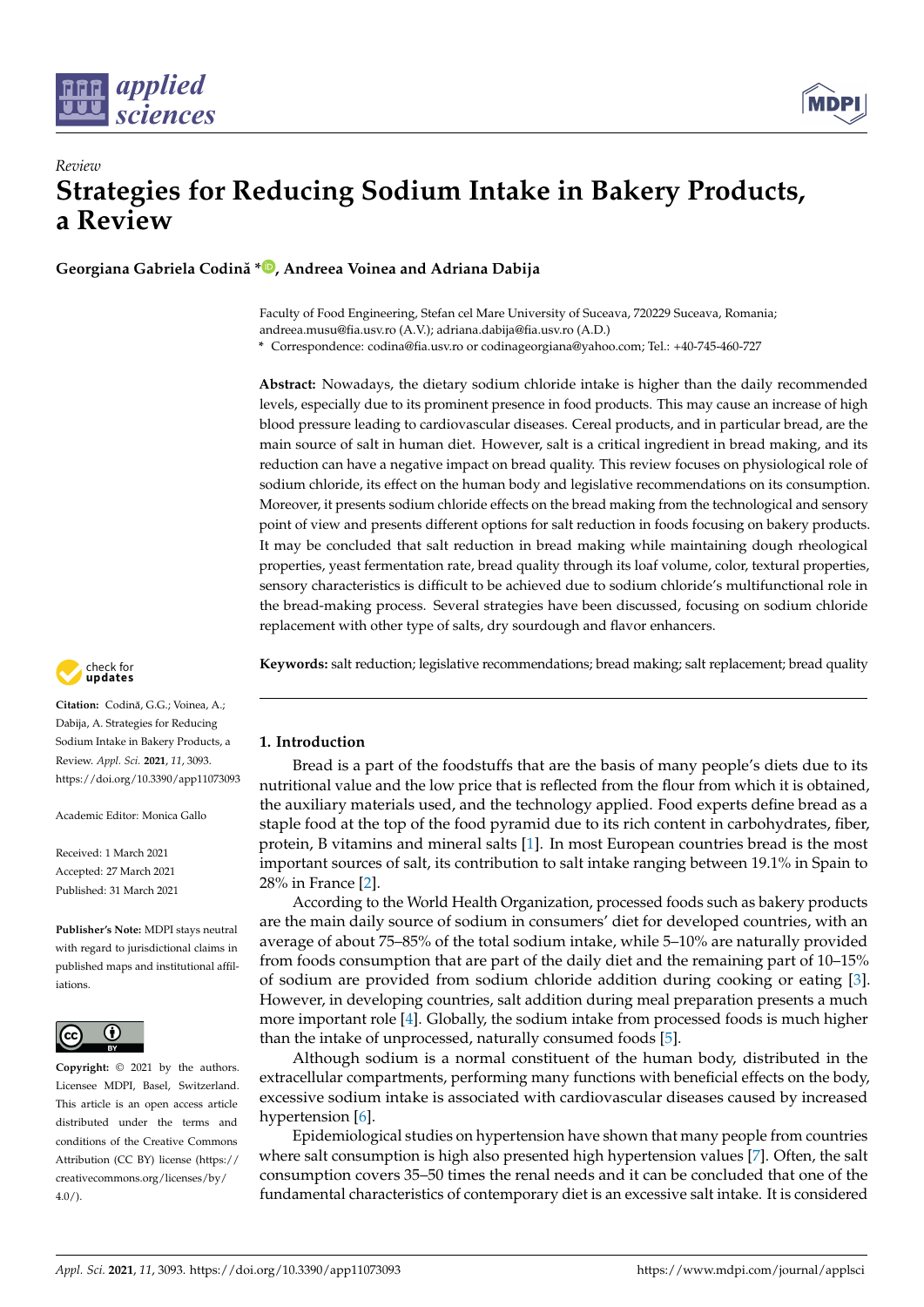that two main factors have contributed to this situation: a behavioral factor in humans salt intake which is not dependent on real needs but on the taste for salt artificially created and which is part of a hedonic behavior that develops since childhood; the second factor is the urbanization that has led to a consumption of industrialized foods in which sodium chloride is used as a flavor additive and preservative. As a result, increased consumption of salt is a relatively recent food habit, which greatly demands the body's ability to adapt [\[8\]](#page-20-7).

Nowadays, consumers' concerns about excessive sodium intake and its associated effects have increased, and that is why some food companies have changed their product portfolios to reduce sodium intake and to promote healthier diets. An example of this is Nestle, which eliminated almost 7500 tons of sodium from their products starting 2005 [\[5\]](#page-20-4).

Although consumers are now becoming aware of the negative effects of salt excess consumption on their health, they do not have much information on the salt connections with sodium consumption. In developed countries, consumer awareness of proper nutrition and nutritionally healthy behavior is increasing nowadays especially through education [\[9](#page-20-8)[,10\]](#page-20-9). Unfortunately, in underdeveloped countries the level of education regarding proper nutrition behavior is very low and therefore the population awareness on the negative effect of excessive sodium consumption on health is not very high [\[10\]](#page-20-9).

From the consumer behavior point of view, sodium chloride increases the acceptability of many foods by intensifying the salty taste and flavor and by trans-modal interactions which increase the taste of other aromatic compounds and decrease or eliminate the bitter taste [\[3\]](#page-20-2). It seems that the sensitivity to salt varies in the same individual from one moment of life to another: depending on age, blood pressure level, obesity, pregnancy, various diseases, drugs consumed, and even race etc. risk [\[11\]](#page-20-10).

Sodium chloride is one of the raw materials in the bakery industry, which is used to make all bakery products except salt-free dietary products. It has an important role on the sensory characteristics of bakery products but also on the technological characteristics of bread making such as dough rheological properties, enzymatic and microbiological dough activity, and bread quality [\[11\]](#page-20-10). Nowadays, bread is considered one of the most important sources of salt in the diet, contributing 25% of the amount of salt consumed by the population. Therefore, for a reduction in salt intake it is necessary a reduction of salt in the bakery products. In general salt is used as a food ingredient, as a preservative, to improve moisture retention and to increase food sensory characteristics. Although in some cases it is impossible to reduce the salt content from foods, in many others it is possible to obtain processed foods with lower sodium content. This is also the case for bakery products which are the largest contributor to dietary sodium intake in Great Britain and the USA [\[12\]](#page-21-0).

Nowadays, almost every EU country has different strategies which includes recommendation for salt reduction via food reformulation to reduce the salt content from food products including bakery ones. For example, different programs are developed in EU such as "STOP SALT!" in Hungary, "Gaining health: making healthy choices easier" in Italy which encourages in especially salt reduction in bread, in Bulgaria the National Food and Nutrition Action Plan 2012–2017 promotes salt reduction, etc. The bakery products reformulation strategies for salt reduction are continuing in EU countries, some examples in this regard being the following: in Austria the salt reduction has been established of 15% up to 2015 by the Federal Ministry for Health, in Italy of 10% up to 2012 by the Ministry of Health, in Spain of 20% up to 2014 by the Ministry of Health and Social Policy, in Hungary, the Hungarian Bakery Association recommended reducing salt in bread to reach, after December 2018, a maximum level of 2.35%, etc. [\[13\]](#page-21-1).

Numerous strategies have been proposed to reduce sodium chloride in foodstuffs including bakery products, in order to improve the health of the population. The challenge of these strategies is to solve the technological and sensory problems caused by sodium chloride removal from bakery products recipe. From the technological point of view, a salt reduction up to 0.6% may conduct to bakery products without a significant negative effect on dough rheological properties. However, its effect on the sensory properties of bakery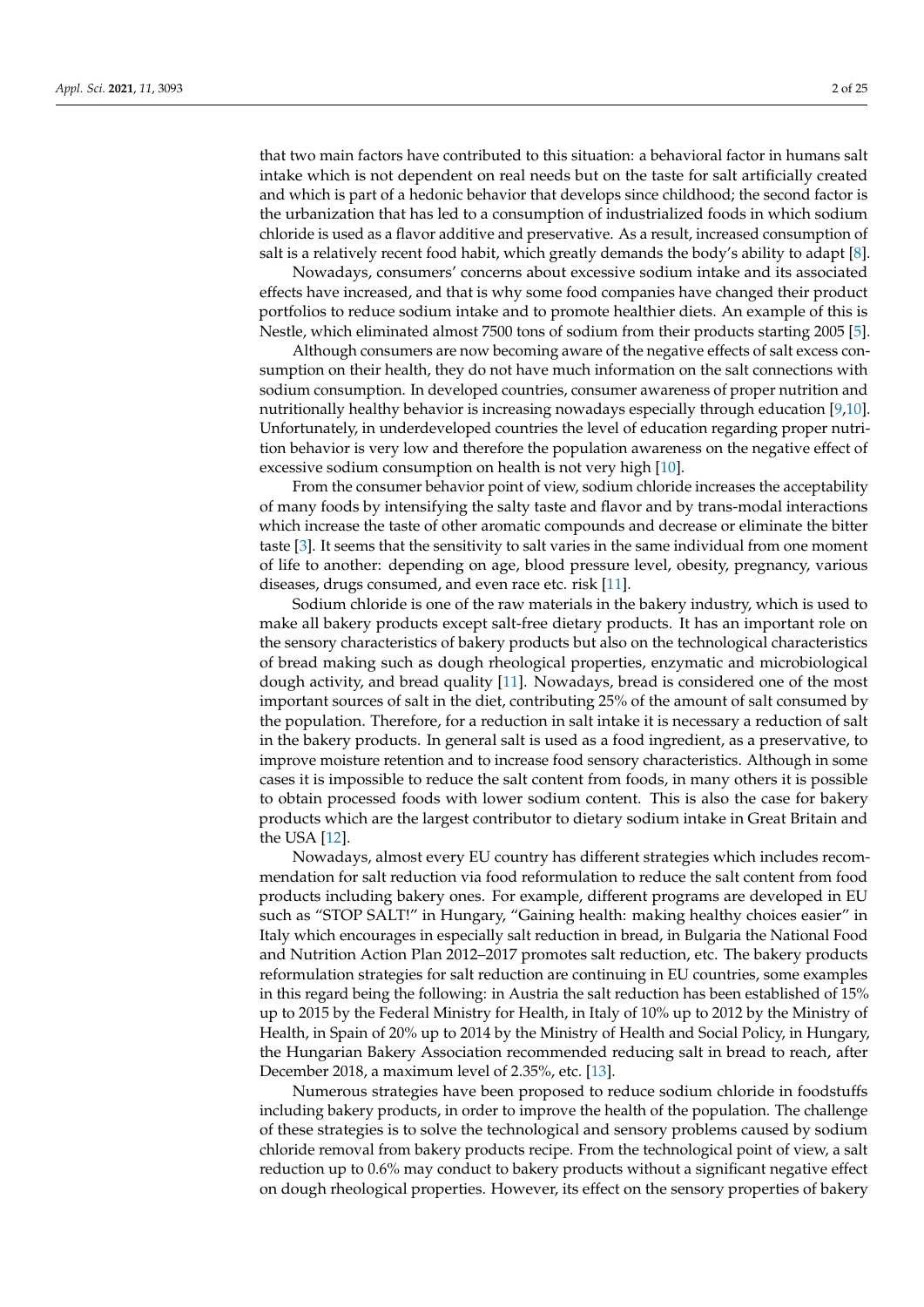products may be a problem due to the fact that the salty taste is difficult to be achieved [\[1\]](#page-20-0). There are a number of combinations of substances proposed as salt substitutes, which will be discussed in a more detailed way in point 4 of this review, but they still may offer to the bakery products an unpleasant taste. Different combinations based on flavor enhancers, other type of salts, only partial substitution of sodium chloride from bakery recipe may offer some solutions for sodium chloride reduction. More, to reduce the negative effects of lack of salt on technological properties of bakery products it is recommended the use of another type of salt with similar effects on dough rheology as the one produced by sodium chloride. The proposed strategies for salt reduction are shown in Figure [1,](#page-2-0) methods that as we mentioned may be combined in order to increase bakery products flavor and salty taste.

<span id="page-2-0"></span>

**Figure 1.** Strategies of salt reduction in bakery products. **Figure 1.** Strategies of salt reduction in bakery products.

All these strategies along with sodium chloride effect on bread making, its physiological role on the human body and legislative norms regarding the international recommendation of daily sodium intake will be discussed further.

## **2. The Physiological Role of Sodium Chloride and Legislative Recommendations on Its Consumption**

Sodium is among the top six elements in the earth's crust, comprising 2.83% sodium in all its forms. The most important sodium salts found in nature are sodium chloride, sodium carbonate, sodium borate, sodium nitrate and sodium sulfate [\[14\]](#page-21-2). To obtain sodium chloride, the weight of sodium must be multiplied by 2.54. Regulating the levels of sodium and chloride in the human body is an important biological process, maintained by multiple mechanisms that work to control them. In the human body, sodium and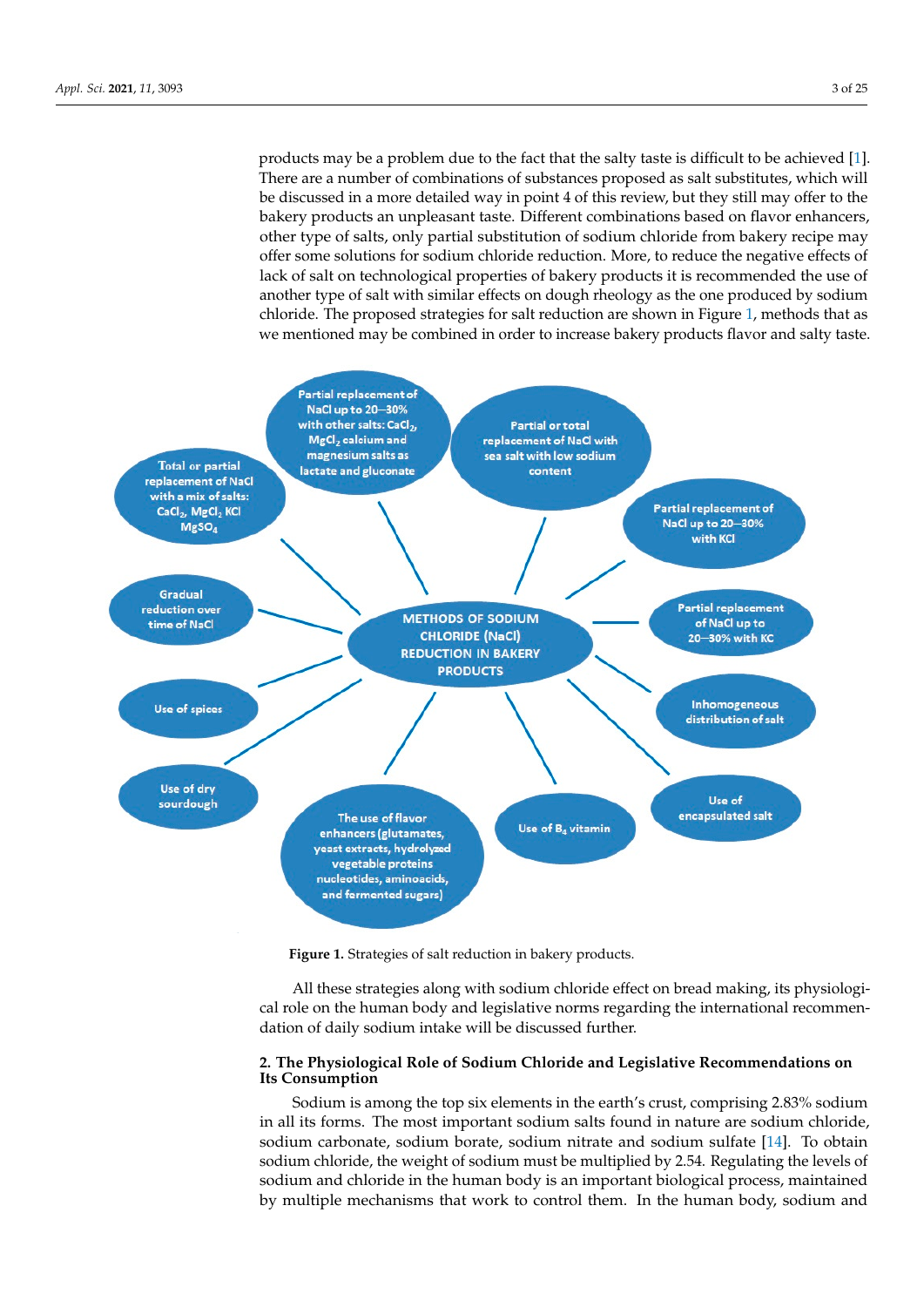chloride are the major constituents of the extracellular fluid, participating in maintaining the electrochemical gradient between the extracellular space and the cytoplasm. In the absence of this gradient, life is not possible. Their presence in the human body maintains the membrane potential that is absolutely necessary in the transmission of nerve impulses, muscle contraction and therefore cardiac function. Absorption of sodium in the small intestine promotes the assimilation of amino acids, glucose and water [\[1\]](#page-20-0).

Sodium is a colorless crystalline compound found naturally in many foodstuffs and its most widely used form is sodium chloride, also named table salt. Salt has an important role in the human history. The ancient populations used salt to preserve food, salt being for them so precious that it could be exchanged for gold. Until the end of antiquity, salt was, along with amber and tin, one of the main currencies. In American history, salt has been a vital element for survival and during the Civil War it was used not only for foodstuffs but also for tanning the skin, dyeing clothes and preserving rations [\[15\]](#page-21-3). The need for permanent salt intake is one of the physiological needs to which man is exposed. Blood sodium concentration is an important homeostatic parameter that controls extracellular fluid volume and blood tonicity [\[11\]](#page-20-10).

Nowadays salt is used as a spice and preservative in processed foods, being used in various forms such as sodium nitrite, sodium benzoate, monosodium glutamate and baking soda. It is present in processed foods such as soy sauce, canned meat and vegetables, soups, processed meat and almost any food with a long shelf life [\[15\]](#page-21-3).

#### *2.1. Aspects Regarding the Effect of Sodium Chloride Consumption on the Human Body*

Sodium (Na<sup>+</sup>) is the dominant cation in the extracellular fluid of the human body. The functions of sodium consist in its participation in the control of the volume and systemic distribution of the total water in the body allowing cellular absorption of dissolved substances and generating, by interactions with potassium, of the trans membrane electrochemical potential [\[16\]](#page-21-4). Sodium ions are involved in transmitting electrochemical impulses along cell membranes to maintain normal nerve and muscle susceptibility. They contribute to the swelling of colloids in the tissues and thus cause the retention of bound water in the body. At the same time, sodium takes an active part in neutralizing the acids that form in the body. It is an element present in all organs, tissues and biological fluids, which plays an important role in intercellular processes and interstitial metabolism [\[17\]](#page-21-5).

In the body of an adult with a weight of about 70 kg, sodium is found in the body in an amount of 92 g and is distributed differently from person to person but in identical concentrations in all people, regardless of sex, age and physical or intellectual effort [\[18\]](#page-21-6). Sodium has multiple roles in the human body, including:

- maintaining a normal excitability of the muscular and nervous system;
- activation of enzymatic systems;
- maintaining a normal pH in the stomach, intestines and blood plasma;
- regulation of water absorption and retention [\[19\]](#page-21-7).

Sodium is essential for cellular homeostasis and physiological function. Claude Bernard was the first to highlight the "internal environment". Walter Cannon defined homeostasis more clearly when he referred to the "fluid matrix" of the body and emphasized the role of sodium [\[20\]](#page-21-8). In the last few decades, there has been an increasing amount of work exploring sodium and dietary health. The amount of sodium needed to maintain homeostasis in adults is extremely low (<500 mg) compared to the average intake of most Americans (>3200 mg) [\[21\]](#page-21-9).

Dietary sodium deficiency is rare in healthy European populations. Sodium chloride and other sodium salts are daily used in the diet and there are adaptive physiological mechanisms that reduce the loss of sodium from urine, feces and sweat to a low sodium intake. Sodium chloride addition during industrial food processing or food preservation is the main source of dietary sodium in Western diets. Other sources of sodium include inherent native sources and sodium-containing food additives, in which sodium may be associated with anions other than chloride.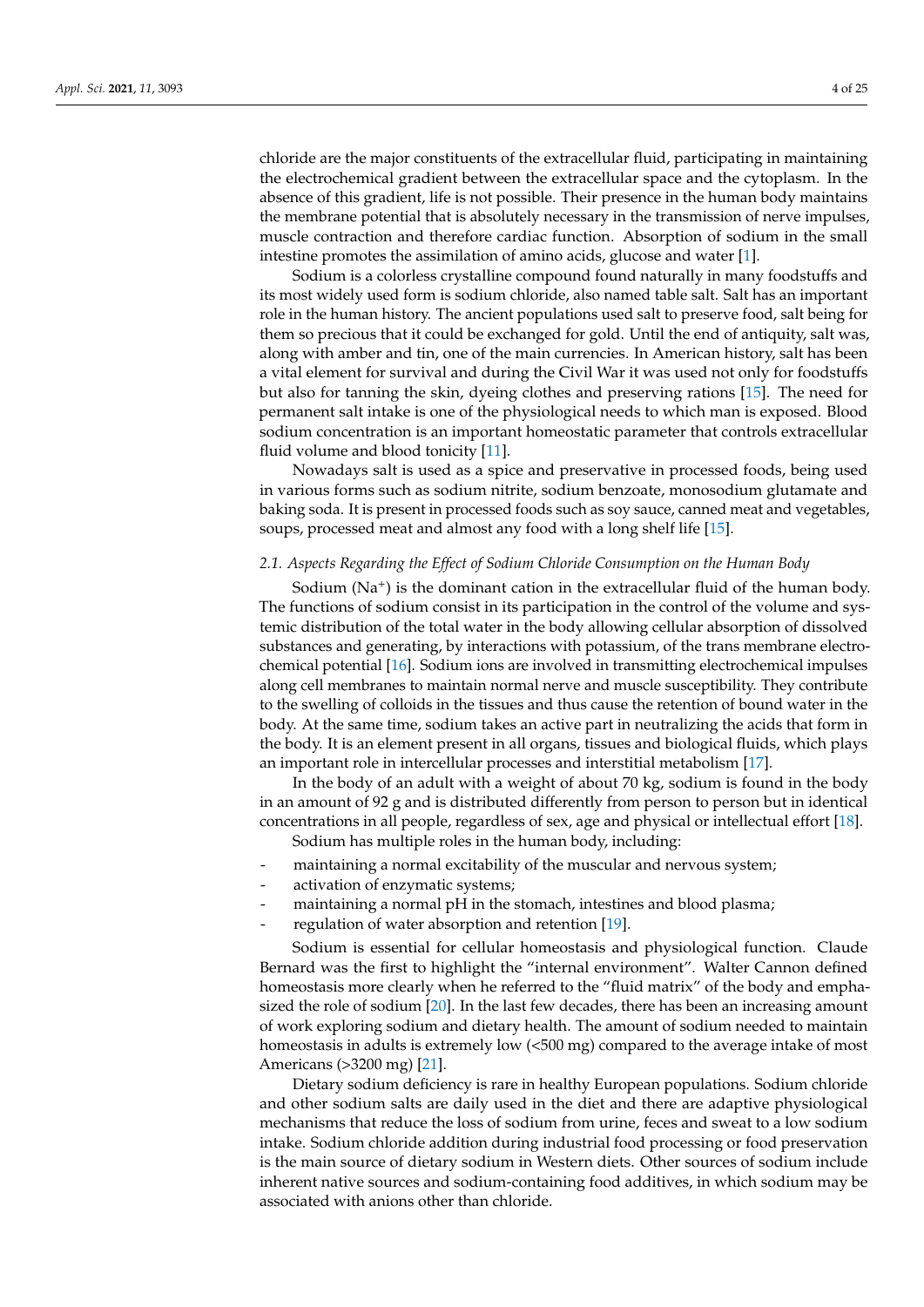After absorption, sodium ions are distributed through portal and systemic circulations, where their concentrations are maintained in a limited range. Up to 95% of the body's sodium content is in the extracellular fluid, including a large amount in bone, skin and muscle. Sodium excretion and retention (homeostasis) is performed by an integrated neurohormonal control from the centers located in the hypothalamus. The kidney is the main organ that mediates the excretion and retention of sodium. It effectively excretes sodium in response to high sodium intakes from food and stores sodium when dietary intake is deficient. In contrast, the excretion of sodium in the feces is relatively stable and usually limited to a few mmol/day. The amount of sodium excreted through perspiration can vary greatly, depending on environmental conditions or levels of physical activity [\[16\]](#page-21-4).

Excess sodium in the diet has been linked to high blood pressure. The sensitivity of blood pressure to salt varies greatly, but certain subgroups tend to be more sensitive to salt. The mechanisms underlying sodium-induced increases in blood pressure are not fully understood, but may involve changes in renal function, fluid volume, fluid-regulating hormones, vasculature, cardiac function, and autonomic nervous system. It was established that in hypertension cases excess salt is not only an aggravating factor, but can also be one of the triggers. It appears that there is a functional abnormality of red blood cell membranes in hypertensive population, which it is reported to the ratio between the net flows of  $Na<sup>+</sup>$  leaving and the net flow of  $K<sup>+</sup>$  entering. This abnormality is genetically transmitted and allows sodium to enter into the cells in excess. Many arguments support the role of salt as a factor in promoting atherosclerosis. Recent preclinical and clinical data suggest that, even in the absence of an increase in blood pressure, excess dietary sodium can adversely affect target organs, including blood vessels, heart, kidneys, and brain [\[22\]](#page-21-10). In normal individuals, the increase in excess salt has no short-term effects. In the long term, if the kidney does not have the ability to regulate the concentration of sodium, as a result of excess of NaCl consumption, there is an increase in blood pressure in the peripheral vessels. To compensate the excess of  $Na<sup>+</sup>$  and to prevent high blood pressure, a higher amount of natriuretic hormone is secreted. As a result, the sodium pump is injected from the erythrocytes and the smooth muscles of the vessels, which causes the membrane depolarization and the internal accumulation of calcium. Gradually, hypertonia is reached [\[8\]](#page-20-7).

## *2.2. Legislative Norms on Recommended Daily Sodium Intake*

Globally, institutions such as the European Union are actively promoting the reduction of salt content in food. The European Parliament and the EU Council approved in 2006 a regulation on nutrition and healthy food (EC) No. 1924/2006 (European Commission (EC), 2006), this document allowing, among other things, the use of nutritional claims regarding the sodium/sodium chloride content of foods. These regulations allow consumers to focus on the salt content of food with the help of inscriptions found on product packaging [\[1\]](#page-20-0). Article 8 of EU Regulation 1924/2006 lists the following restrictions for sodium/sodium chloride claims it's shown in Table [1.](#page-5-0)

**Table 1.** Nutrition claims regarding salt/sodium content—per Article 8 of EU Regulation 1924/2006 [\[1,](#page-20-0)[5\]](#page-20-4).

| Salt Content, g/(100 g/100 mL) | Sodium Content, g/(100 g/100 mL) | <b>Nutrition Claims</b>                                                                                                                                                                          |  |
|--------------------------------|----------------------------------|--------------------------------------------------------------------------------------------------------------------------------------------------------------------------------------------------|--|
| $\overline{\phantom{0}}$       | $\overline{\phantom{0}}$         | Low content (sodium chloride/sodium) certifies that<br>the sodium or equivalent salt has been reduced by at<br>least 25% compared to a similar product.                                          |  |
| 0.30                           | 0.12                             | Low sodium chloride/sodium content certify that<br>the product does not contain more than $0.12$ g of<br>sodium or the equivalent value for sodium chloride,<br>$0.3$ g per 100 g or per 100 mL. |  |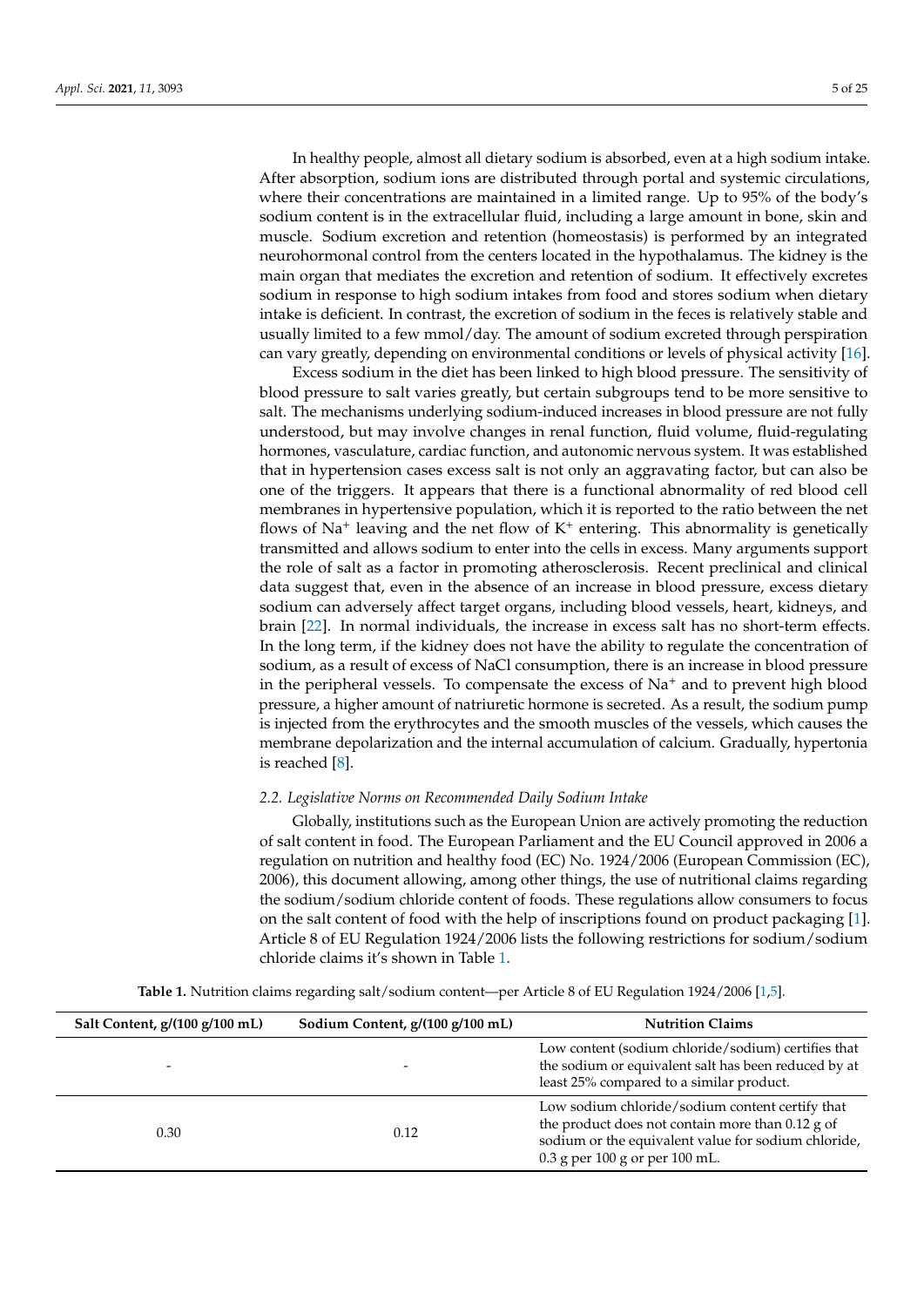<span id="page-5-0"></span>

| Salt Content, g/(100 g/100 mL) | Sodium Content, g/(100 g/100 mL) | <b>Nutrition Claims</b>                                                                                                                                                                               |  |
|--------------------------------|----------------------------------|-------------------------------------------------------------------------------------------------------------------------------------------------------------------------------------------------------|--|
| 0.10                           | 0.04                             | A very low sodium/sodium chloride content<br>certifies that the product does not contain more than<br>0.04 g of sodium or the equivalent value for sodium<br>chloride, 0.1 g per 100 g or per 100 mL. |  |
| 0.013                          | 0.005                            | Sodium-free or sodium chloride-free certifies that<br>the product does not contain more than 0.005 g of<br>sodium or the equivalent value for sodium chloride,<br>$0.013$ g per 100 g.                |  |

**Table 1.** *Cont.*

## *2.3. Sodium Chloride Content on Bakery Products and Their Degree of Consumption*

The main source of salt in food in most European countries is generally foodstuffs such as bakery products, followed by meat and meat products, cheese and dairy products [\[23](#page-21-11)[–25\]](#page-21-12). Bakery products have a major contribution to the daily intake of sodium in the diet, along with other products obtained from cereals such as biscuits, cakes, breakfast cereals, pastries, noodles, cereal bars, etc. The origin of sodium in these products is caused by the addition of sodium chloride to obtain them but also other raw materials and ingredients used. For example, a source of sodium is also ingredients such as baking powder or leavening agents [\[26\]](#page-21-13). It was found that the daily consumption of 150 g of bread containing 20 g of salt/kg of flour contributes with 25% of the average amount of salt consumed, which is  $10 g/day/person$ . Bread is thus the main food contributor to the sodium chloride intake in the diet. Per capita, bread consumption varied between EU countries. The highest bread consumption was reported in Turkey (104 kg per year) and Bulgaria (95 kg) while the lowest one was reported in Great Britain (32 kg). It seems that the average consumption of bread by European people are 59 kg per year. Bread consumption is generally stable but in some countries such as Netherlands, Belgium, UK, Poland has been reported a slightly decrease. In 2015, in Poland, the bread consumption was of 145 g of bread daily. Thus, consumption of 145 g of wheat baguettes provides 4.4 g of salt per day, covering 87% of the maximum daily salt requirement given by the WHO. However, other types of bread consumption provide 1.6–2.2 g of salt, covering 32–44% of the demand [\[2\]](#page-20-1). According to the studies made on several European countries it was concluded that in Ireland bread accounts for 25.9% of total salt intake, in Turkey 25.5%, in Belgium 24.8%, in France 24.2%, in Spain 19.1% and in the UK 19% [\[12\]](#page-21-0). Compared to other European countries, in Romania, bread represents 30% of the total salt intake, which indicates a higher value compared to other European countries [\[27\]](#page-21-14). According to consumer taste tests, it was reported that the optimal salt content for white wheat flour bread was between 1.29% and 1.43%. In contrast, a similar study in Argentina reported a value of 1.74%, which was much higher than expected and could be due to some geographical preferences. There are major differences in the salt content of different types of bread. In France, for example, bread contains an average of 1.7% NaCl. This amount is found in bread, country style, French baguette whereas in croissant, puff pastry and sweet bakery products the amount of salt is lower of an average of 1.3 and 1% respectively [\[1\]](#page-20-0). In the UK bread has only 1.0% salt [\[12\]](#page-21-0) whether it is white or brown whereas in the fruit buns, plain cake and fruited cake the amount of salt is lower between 0.32–0.72%. In Ireland, the amount of salt in bread is 1.10% in white bread and 1.09% in brown bread and in Germany the amount of salt in all types of bread and rolls is between 1.0–2.9% [\[1\]](#page-20-0). In Italy, the salt content of bread varies from 0.7 to 2.3% for artisanal bread and from 1.1 to 2.2% for bread produced to the industrial level [\[28\]](#page-21-15) and in Spain all types of bread have an amount of 1.63% salt [\[1\]](#page-20-0). Thus, the bread contribution to salt consumption highly differs depending on the type and location. In Romania, the salt content of bread varies depending on its type from 0.17% for non-salt bread and 1.79% for potato bread. An important factor in the salt variation of bread is its type. Thus, for example, baguette bread has a lower salt content and potato bread a higher salt content.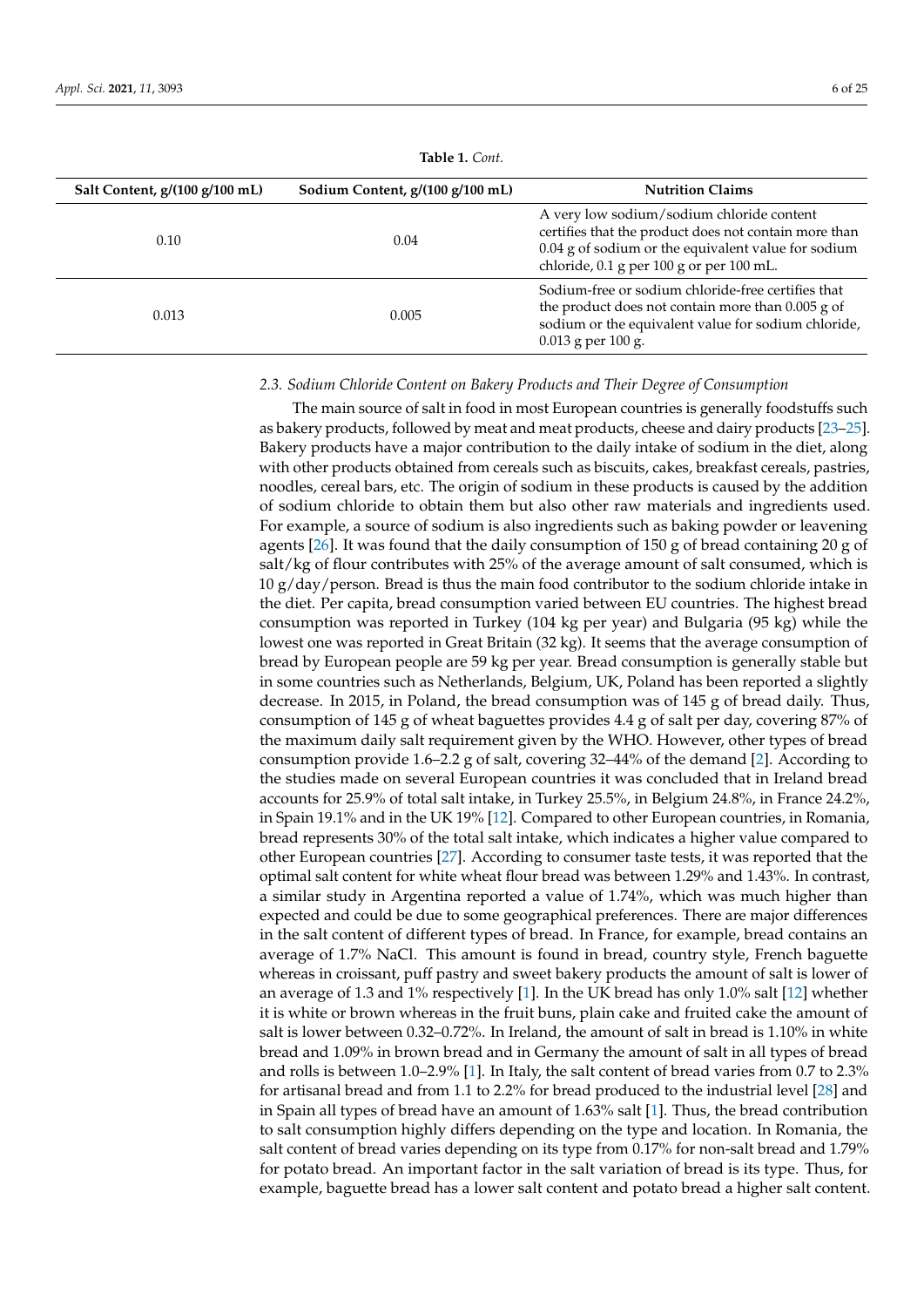The most consumed bread in Romania is the one obtained from refined wheat flour, with a low selling price. This type of bread has an average salt content of 1.25% [\[27\]](#page-21-14).

## **3. The Technological Effect of Sodium Chloride in Bread Making**

Bread is one of the oldest foods consumed in the world and is obtained by baking a dough, prepared from wheat or rye flour, possibly mixed with other legumes or potatoes flours [\[29\]](#page-21-16). In bakery products, the salt is introduced into the dough phase in the form of saturated or concentrated solutions, but also in an undissolved state. This has a major impact on the dough rheological properties but also on the finished product quality [\[24\]](#page-21-17).

The dough is a heterogeneous system which contains carbohydrates, proteins, lipids, mineral salts, water, and air in different proportions, with different degrees of homogenization, being from a rheological point of view a viscoelastic mass and from a technological point a view a homogeneous semi-finished product. It is obtained by mixing flour with water, salt, with or without baking yeast and other auxiliary materials [\[29\]](#page-21-16). The dough rheological properties present an important role in the bread making process, being closely correlated with the quality characteristics of the finished product [\[24,](#page-21-17)[30\]](#page-21-18).

<span id="page-6-0"></span>The most important stages in the bread making process are dough making, its pro-cessing and dough baking to obtain the finished bakery product [\[31\]](#page-21-19). The NaCl effect in bread making process is shown in Figure [2.](#page-6-0)



**Figure 2.** The role of sodium chloride in bread making process**. Figure 2.** The role of sodium chloride in bread making process.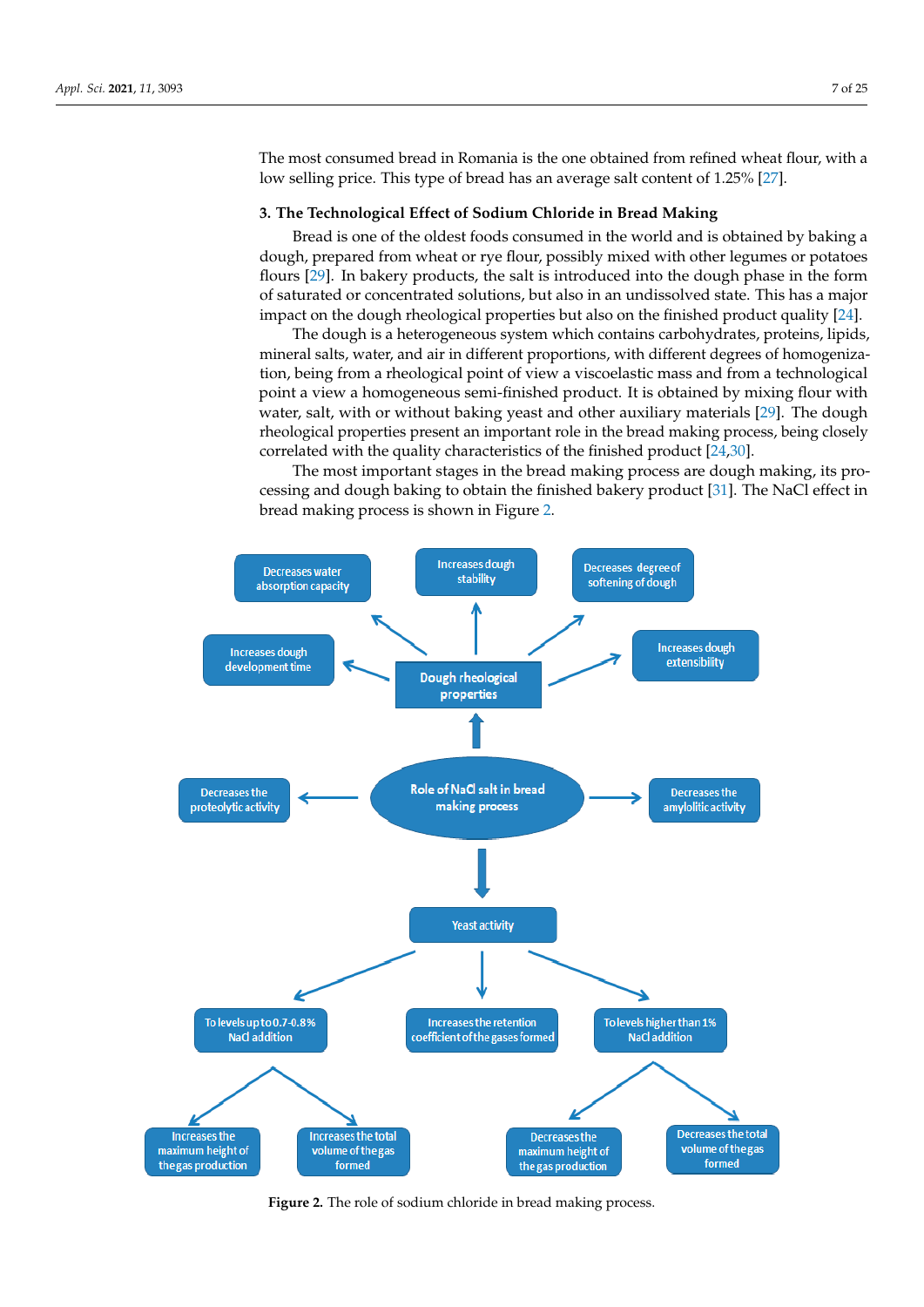As it may be seen, salt, due to its ionic nature has significant influences in the dough making such as dough development, water absorption capacity, mixing time, its intensity, etc. [\[32–](#page-21-20)[35\]](#page-21-21).

Many parameters such as temperature, mixing time and the ratio between the amount of water and flour are essential in order to obtain optimal dough rheological properties [\[36\]](#page-21-22). The addition of salt decreases the flour water absorption capacity and increases the dough development time and its stability. The increase in dough development time shows that salt delays the formation of gluten during mixing, therefore extending the mixing time [\[37\]](#page-21-23). Consequently, the more salt is added, the higher the dough development time and the lower the dough softening is. Studies have shown that the dough consistency is lower as the salt addition is higher if the amount of water added to the dough making remains constant. Many researchers concluded that the effect of salt in the dough system is primarily related to the change in the gluten proteins hydration which changes the ratio between free water and bound water, in the sense of increasing the amount of free water. The addition of 2% salt decreases the hydration capacity of gluten by 8% without changing the hydration capacity of starch [\[38\]](#page-21-24). This was attributed to the conformational changes from gluten proteins which occur in the presence of salt. The conformational changes may occur due to the salt ions interaction with the electrically charged groups from the protein molecules. As a result, the intermolecular and intramolecular electrostatic repulsion forces between protein molecules are reduced, these becoming more compact. It was suggested that salt, for a wheat dough pH value of 5.6–6, decreases the intermolecular repulsion to a higher extent than the intra-molecular one. The results of these conformational changes of the protein molecules may lead to a decrease of the proteins ability to bind water, as they become more compact and less penetrable to water molecules. Moreover, the fewer hydrophilic groups are more available to interact with water. Additionally, some hydrophobic groups may be greater exposed, leading to more hydrophobic intermolecular interactions between protein molecules which become more compact for water and more resistant to the action of enzymes.

The increase in the amount of free water can also be attributed to the increase in intermicellar osmotic pressure (external to the protein micelle) following the salt dissolution in the free water from the dough system. As a result, there is a difference between internal and external osmotic pressure and in order to balance the osmotic pressure some of the initial water bounded to the gluten proteins diffuses outside, making them more compact and more resistant [\[39\]](#page-21-25).

Salt increases the dough extensibility and its strength. This increase depends on the type of cation it includes [\[38\]](#page-21-24). Reducing the salt content from the bread recipe mainly affects dough elasticity, without impacting viscosity. Sodium and chloride ions compete for water from the dough system affecting the hydration of the wheat flour proteins. They cannot hold water for a longer period of time, which causes an increase in the amount of free water, changing dough rheological properties [\[40\]](#page-21-26). During fermentation, the salt may have an inhibitory effect depending on the yeast strain and its concentration in the dough system. Thus, for concentrations below 1.5% in relation to wheat flour, the inhibitory effect is less, but it will increase with higher salt concentration, due to the rise of osmotic pressure from the dough system. Studies have shown that salt mostly inhibits the maltose fermentation and, in a lower extent, the glucose, fructose and sucrose fermentation.

Some studies reported that the surge of salt addition in dough system led to a significant reduction in the maximum height of the dough, which causes an increase in the total volume of the gas released. Through salt addition the gluten network becomes stronger. Therefore, the gas capacity to retain gases grows as the amount of salt used in the dough recipe increases [\[41\]](#page-21-27).

On the finished bakery products, the addition of sodium chloride has an important role on their technological and sensory properties as it may be seen from Figure [3.](#page-8-0) From a technological point of view, it was concluded that the bread with 0.3% and 0.6% sodium chloride addition in wheat flour does not present significant differences compared to the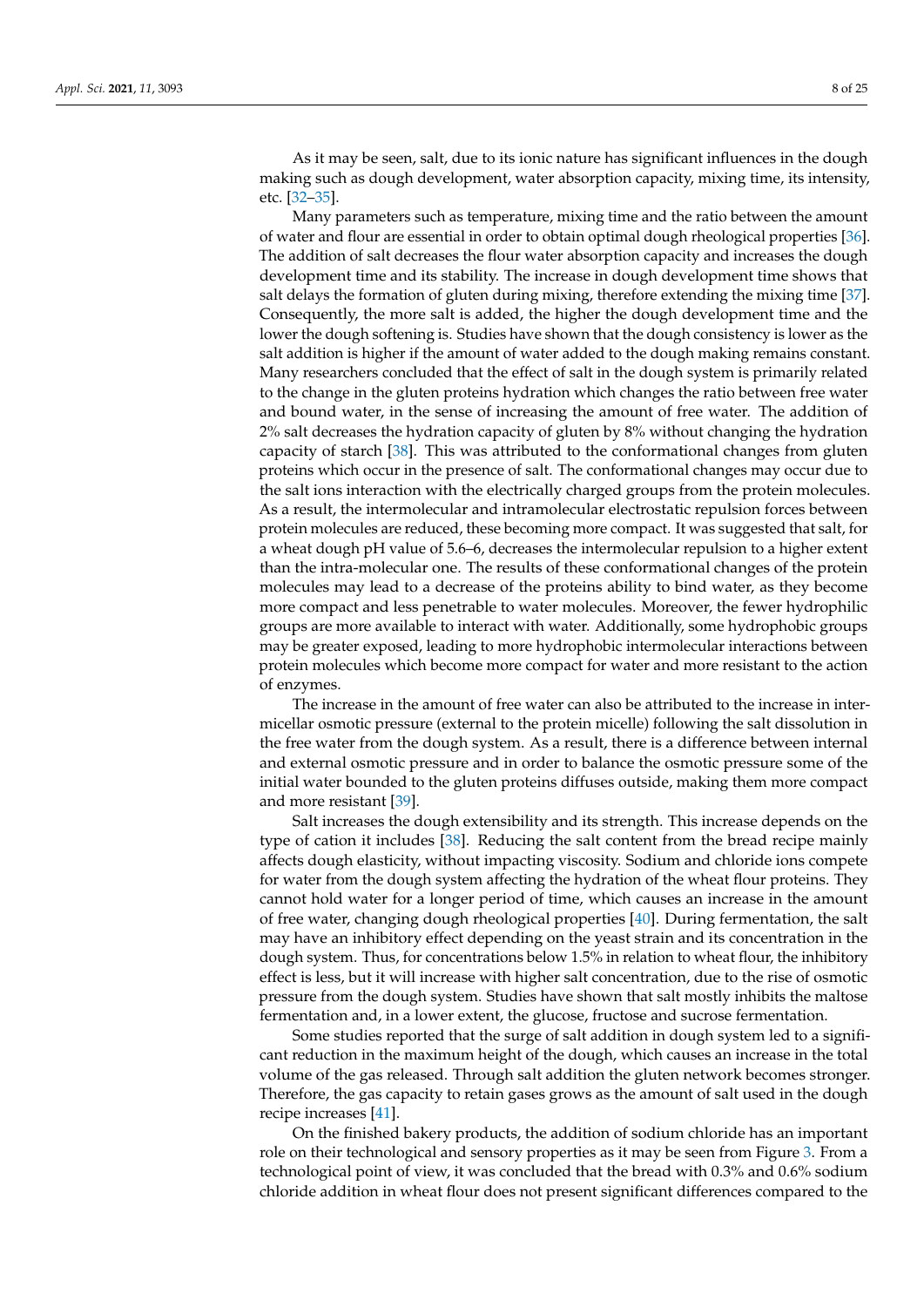bread recipe with 1.2% sodium chloride regarding its loaf volume, moisture and losses during baking. However, the lack of sodium chloride causes significant changes in the during claim<sub>s</sub>. Trowever, the flast of sociality entoring classes significant enarges in the structure of the bread crumb and the shelf life after five days of storage. Regarding the flavor, crust formation and shelf life of low-sodium bread, important changes have been reported [\[35,](#page-21-21)[42](#page-21-28)[,43\]](#page-22-0).

structure of the bread crumb and the shelf life after five days of storage. Regarding the

<span id="page-8-0"></span>

**Figure 3.** The role of sodium chloride on bakery products quality**. Figure 3.** The role of sodium chloride on bakery products quality.

In backers of the flavor of the finite content in addition to the flavor of the finite flavor of the change in the dough rheological properties), its color and flavor (due to the  $\alpha$  and the shelf life of the shelf life of the shelf life of the bread is constant  $\alpha$  related to  $\alpha$  relations in the smooth of free reduction more intense fermentation activity leading to a reduction in the amount of free reducing<br>sugges resulted from the Maillard reaction) [24] The reduction of sodium chloride content in bread influences the textural properties sugars resulted from the Maillard reaction) [\[24\]](#page-21-17).

In bakery products, salt, in addition to its role on the flavor of the finished products, also acts as a preservative. The shelf life of the bread is closely related to its moisture content because it has been found that the migration of water from the crumb to the crust is related to the amount of salt present in the bread [\[35\]](#page-21-21). The shelf-life process of bread is due to the starch retrogradation [\[44\]](#page-22-1), a process which means the tendency of its macromolecular components, amylose and amylopectin, to aggregate, to associate, resulting into a more insoluble form. Degradation is accompanied by the reappearance of crystalline areas into the starch structure partially destroyed during baking, which causes a more rigid crumb. Proteins also contribute to this structure, losing their elasticity and hydration. The water content and its condition play an important role in this process. Thus, products with a moisture content below 16% do not stale. The optimum humidity for staling is between 16–37%. In staling bread, bound water reaches 70% of the total water. The free water from the gel passes into crystalline structures, being strongly bound. It disappears from the bonding layer between the gluten and the partially gelatinized starch granules, causing stronger gluten-starch bonds, which reduces the elasticity of the structure [\[45\]](#page-22-2). Salt prevents water migration from crumb to crust and keeps the product fresh for a longer period of time compared to bread without salt addition [\[46\]](#page-22-3). The main responsible for foodstuffs' deterioration with high humidity content are microorganisms. Bread is known as a product with high humidity, with  $a_w$  values between 0.96–0.98 [\[47\]](#page-22-4). In general, the addition of salt increases the gelatinization temperature of starch and delays its gelatinization process [\[39\]](#page-21-25). Through its action on starch and gluten, but also on the activity of water from the dough system, salt has a major contribution on starch staling [\[48\]](#page-22-5). For example, reducing NaCl from 1.2% to 0.3% decreases the shelf life of the bakery products with almost two days [\[24\]](#page-21-17).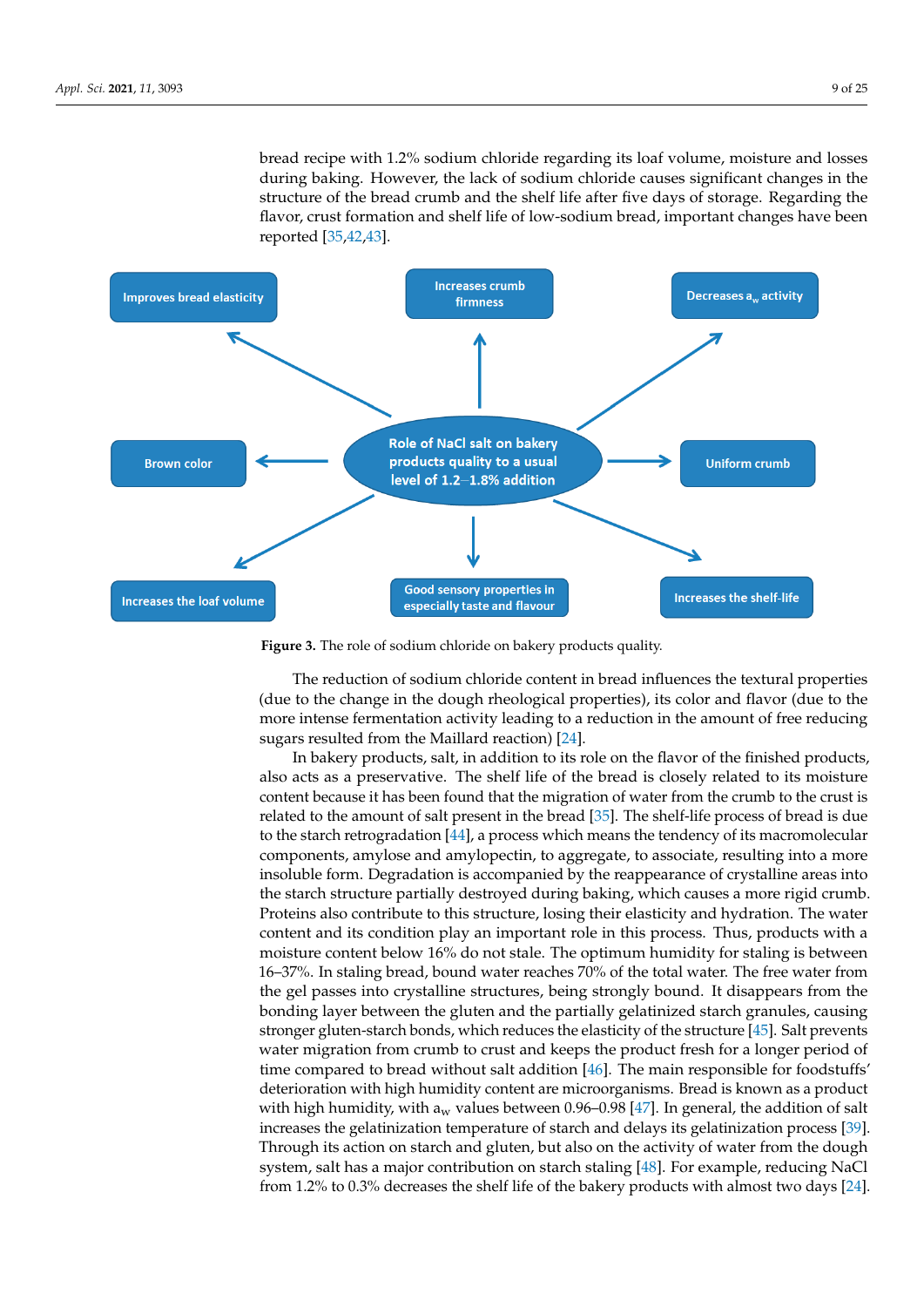On the bread color, the reduction of the sodium chloride content in bread recipe or its lack thereof leads to products with a light-colored crust [\[31\]](#page-21-19). The brown color of the crust resulting from the bread baking process is due to the Maillard reaction, as an interaction between reducing sugars and amino acids. Therefore, a certain amount of free reducing sugars and amino acids is necessary for this reaction to take place. The lack of salt addition leads to a more intense fermentation which induces a high consumption of carbohydrates during the initial stages of the bread making process. Therefore, during baking the dough which presents less reduced sugars to form more melanoidins, will yield a bread sample with a light color. Many factors such as pH, protein/amino acid ratio, water, sugar amount from the dough system, temperature and baking time have a major influence on crust formation. The intake of sodium chloride produces a plasticizing effect during the baking process of bakery products, this favoring the Maillard reaction and therefore producing a darker crust [\[49\]](#page-22-6). Salt has the ability to control the yeast fermentation from the dough system and therefore, reducing the amount of salt will increase the activity of yeast. Fermentable carbohydrates are needed to the yeast fermentation process [\[50\]](#page-22-7) and therefore, yeast fermentation will reduce the availability of free sugars involved in the Maillard reaction [\[24\]](#page-21-17).

Sodium chloride is also responsible for the flavor of bakery products, which also intensifies the sweet taste of the finished product. Sodium salts such as sodium chloride or monosodium glutamate influences the food flavor in a positive way, improving it. However, Girgis et al. [\[51\]](#page-22-8) concluded that consumers did not observe a gradual reduction of 5% sodium per week over six weeks (corresponding to a final reduction of 25% salt). A 20% reduction of sodium in bread did not affect the taste perception of 60 participants in this study. Instead, Lynch et al. [\[35\]](#page-21-21) showed that a 50% reduction in salt changed the bread flavor. Salt-free bread has been described by them as sour and having the taste of yeast [\[12\]](#page-21-0). Research has shown that sodium, and to a lesser extent lithium, are the only salted cations with good effects on sensory food properties while calcium and potassium ions have a bitter or metallic taste, which is undesirable for consumers [\[52\]](#page-22-9).

This effect of sodium chloride on sensory perceptions are due to the fact that free Na<sup>+</sup> ions in solution are the mainly responsible for the perception of salty taste on the tongue while the contribution of Cl<sup>−</sup> ion in terms of taste is not yet fully clarified. Due to the interaction between sodium chloride and wheat proteins during dough formation, sodium ions interconnect with dough components due to their ionic interactions with negatively charged amino acids [\[1\]](#page-20-0). Pflaum et al. [\[53\]](#page-22-10) reported that Na<sup>+</sup> and Cl<sup>−</sup> ions are not irreversibly bounded in bread, sodium ions being released by chewing. The speed with which sodium is released in the first seconds when chewing takes place is quite important for the perception of salty taste by the consumers. The rate of release of the salty taste during chewing depends on the structure of the bread crumb and the amount of NaCl in the product. Bread with low amounts of NaCl has been described as having a more acidic or yeasty taste. Moreover, significant changes in crumb structure have been reported when different amounts of NaCl were added [\[12\]](#page-21-0).

It has been shown that the use of sodium as compound in different ingredients significantly reduces the perception of the bitter taste [\[54\]](#page-22-11). It seems that the positive effects of sodium chloride on the aroma are due to its effect on the water activity. Reducing the amount of free water by adding salt changes the ratio between free water and the bounded water, which influences the volatility of flavor compounds [\[55\]](#page-22-12). Moreover, an essential contribution in the formation of flavor compounds is due to the Maillard reaction [\[56\]](#page-22-13). As mentioned above, melanoidins are also responsible for the golden-brown color of the bread crust during baking and therefore unsalted or low-salt bread will have a light crust, a weaker aroma, and a bland taste [\[24\]](#page-21-17). Obtaining bread with a low salt content (up to 0.3%) is technically easy to be done via a few changes in the bread making process, with a finished product maintaining the same qualities, except for taste. An interesting technique in this respect, although not one that can be applied to all production systems, involves the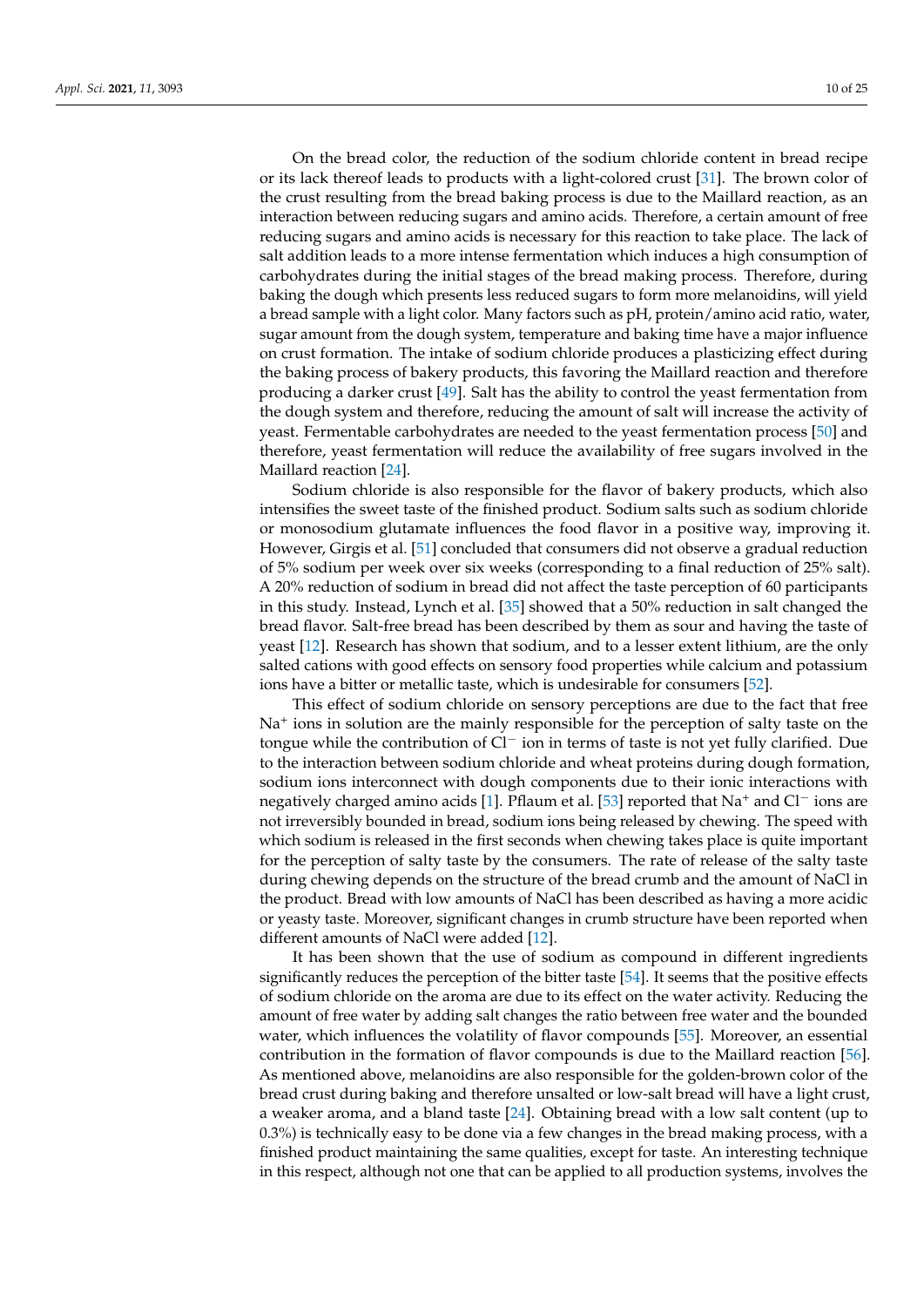inhomogeneous distribution of salt in the bread, which allows a 28% reduction of the salt content, while maintaining the intensity of the salty taste [\[12\]](#page-21-0).

The textural properties of bread are very important in terms of their acceptance and choice by consumers. They can be evaluated both sensorially and instrumentally. Salt, as mentioned before, has a major impact on the gluten network development during the dough mixing process. The addition of sodium chloride leads to a strengthening effect on the gluten network, stabilizes the fermentation rate of the yeast, increases the dough mixing time, and improves the aroma and porosity of the bread crumb [\[57\]](#page-22-14).

During the dough making and baking, the appearance of gas bubbles leads to the dough expansion and finally, the loaf volume and texture of the finished product. Gas bubbles have a limited expansion correlated with their stability and possible gases released from the dough system. Therefore, it is very important that the walls of the gas bubbles to be stable during baking but also during other technological stages. Moreover, the dough must present a good gas retention capacity for porosity, elasticity and a specific loaf volume in order to be accepted by consumers [\[1\]](#page-20-0).

As the salt content of the dough decreases, the activity of the yeast increases leading to a finished product with a higher loaf volume. At low salt amounts levels of 0.7–0.8% the yeast cells multiplication increases, but above this concentration the yeast multiplication process is slowed down due to the plasmolysis process from the yeast cells. Moreover, the addition of salt in the dough reduces the activity of enzymes, both proteolytic and amylolytic, due to the action of salt on the protein part of enzymes [\[45\]](#page-22-2). However, less salt can induce a weakening effect on the protein network and to a lower gas retention capacity which will lead to bread with irregular porosity and low loaf volume [\[31\]](#page-21-19).

From a textural point of view, a comparative study between a bread without salt and a bread with a salt content of 4% reported that there was a high difference between bread samples of about 40% in the firmness value of the bread crumb after a 24 h storage period. This shows that the firmness of the bread crumb decreases with the reduction of the amount of salt from bread and is closely related to the increase of the loaf volume of the finished product [\[58\]](#page-22-15). The increase in firmness with the presence of salt in bread can be explained by the conformational changes of the gluten proteins in the salt presence [\[45\]](#page-22-2).

## **4. Methods for Sodium Content Reduction in Bakery Products**

With the growing interest of consumers in a healthy diet, their concern for low-salt products has also increased. This is also due to the media regularly sending messages about the diseases caused by excessive consumption of sodium chloride and its impact on the human body. An example of this is the "Salt Kills" campaign, in which the UK government regularly reports on the harmful effects of excessive salt consumption [\[59\]](#page-22-16).

According to Powles et al. [\[60\]](#page-22-17), the average global level of sodium consumption in 2010 was approximately 3.95 g/day, with a specific regional intake of 2.18 to 5.51 g/day. This value is almost twice the limit of 2 g sodium/day (equivalent to 5  $g$ /day of salt intake) recommended by the World Health Organization (WHO) [\[61\]](#page-22-18).

Salt consumption among adults in most European countries varies between 7 and 13 g per day, according to the European Commission. Germany, Cyprus, Bulgaria and Latvia reported the lowest salt intake  $(6.3–7.3 \text{ g/day})$ , while the Czech Republic, Slovenia, Hungary and Portugal reported the highest salt intake  $(12.3-13.6 g/day)$ . It seems that are different levels of salt intake in Europe, the lowest values being noticed in Denmark, the Netherlands and Belgium (8.3–8.8  $g/day$ ) and the highest in Hungary, Slovenia, Slovakia, Portugal and Italy (10.7–11.2  $g/day$ ) [\[5\]](#page-20-4).

It was concluded that from all the risk factors related to our diet, a diet high in sodium accounted for the highest number of deaths from all the analyzed causes. Most people consume more salt than the World Health Organization's maximum daily salt recommendation of  $\leq$  5 g per day, with an average overall salt intake of about 10 g/day. The daily intake of salt in most countries varies between  $9-12$  g, which is far above the recommendations of the World Health Organization. It is estimated that the overall reduction in sodium intake to the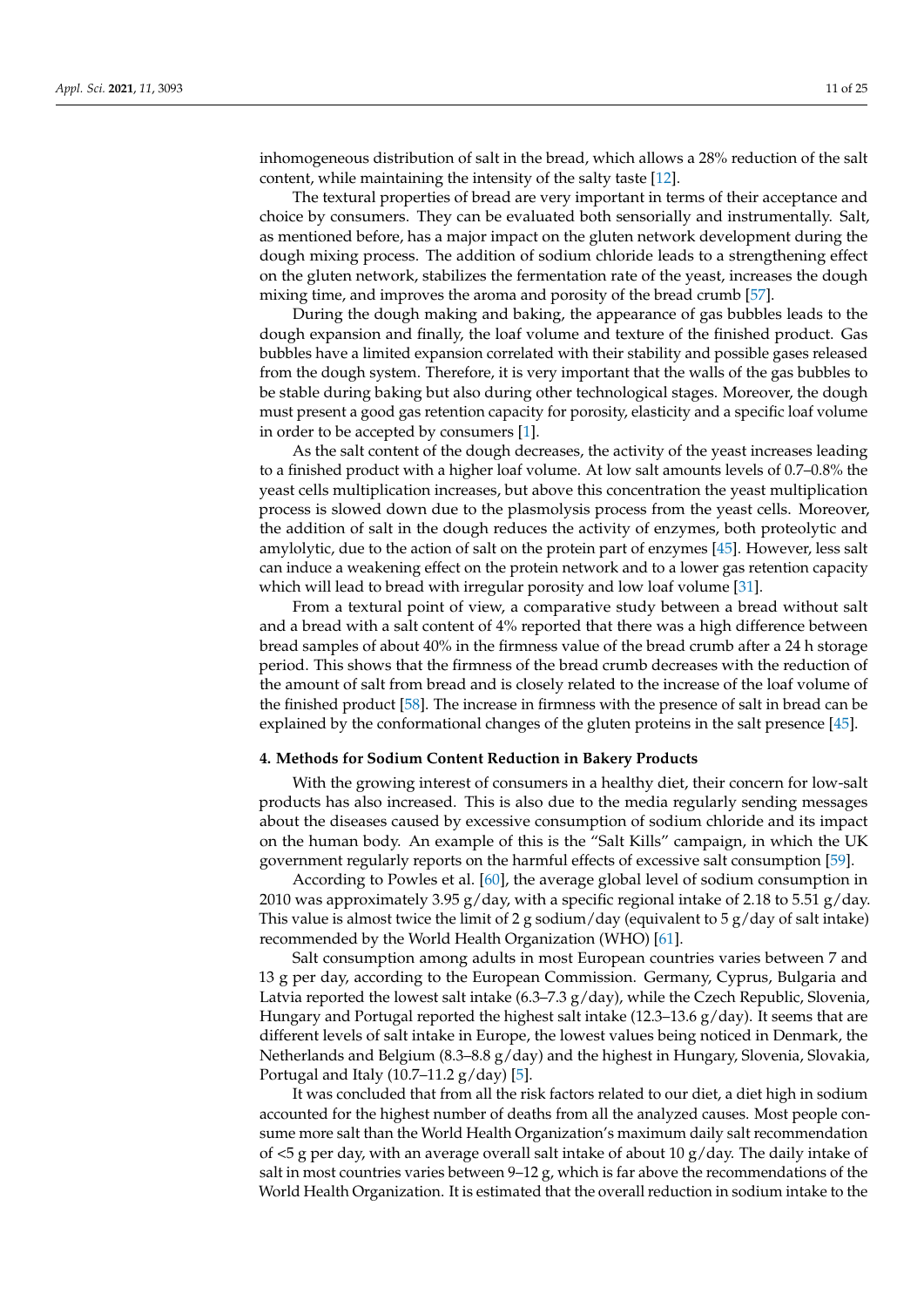recommendation levels would prevent approximately 2.5 million deaths annually, which has led WHO Member States to agree to reduce the sodium intake of the population by 30% until 2025 [\[62\]](#page-22-19). A decrease in salt intake by 3  $g$ /day would reduce systolic blood pressure by 5 mm Hg at the age of 60, hence a decrease in stroke and myocardial infarction. Many studies in Germany, Canada and France have shown a correlation between left cardiac ventricular mass and salt intake (assessed by urinary sodium excretion). These negative effects of salt appear to be independent of blood pressure. In addition, the role of sodium in osteoporosis has been demonstrated since the 1970s [\[11\]](#page-20-10). Since 2013, World Health Organization member states have committed to reduce the population's salt intake by 30% until 2025 [\[63\]](#page-22-20). Many countries have initiated salt reduction interventions, and a number of reviews have shown some progress in reducing salt intake among the population. To further support countries in implementing salt reduction interventions and achieving a reduction in salt intake among the population, the World Health Organization published the SHAKE technical package for salt reduction in 2016, consisting of implementation strategies in five key areas, including surveillance, product reformulation through lower salt intake, labeling, consumer education, etc. Continuous monitoring and evaluation of these efforts is essential to strengthen policies and actions to reduce salt consumption.

The main sources of salt are bread, cheese, meat and meat products, snacks, sauces, soups and pastries. Redeveloping these types of foods to reduce salt content (or improving/reformulating foods) is considered a promising strategy for reducing the dietary intake of salt. In order to reduce the salt intake of a certain population, large-scale structural efforts are needed to reduce the salt content of foodstuffs at the time of production, as well as to initiate behavioral changes. The World Health Organization encourages a multisectoral approach, including public-private partnerships to improve the composition of the food supply [\[12\]](#page-21-0).

However, traditional culinary habits and consumers' preference for salty taste creates difficulty to the initiative to reduce the consumption of salt in food products. That is why research is underway for different solutions to reduce the content of sodium chloride in food products to be accepted by a large mass of consumers [\[64\]](#page-22-21). The gradual reduction in sodium levels by various food industry producers has been somewhat successful, which has been reported by the Food and Drink Federation and the British Retail Consortium. The strategy entitled "reduction in small steps" aims to slowly and gradually to reduce the salt content in manufacturing recipes without notifying the consumers [\[12\]](#page-21-0).

Bread is one of the main sources of salt in the world and that is why some countries are trying to reduce the sodium content of the general consumption of the population by reducing it in bread. For example, in New Zealand, there has been a 7% reduction in salt content in bread products for four years. In Ireland, through a salt reduction program, the bakery industry set 0.45 g of salt per 100 g of bread as the average value for white and dark bread. In 2007, as part of the second national nutrition and health program, a third of bakeries in France reported a reduction in the amount of salt addition in bread. Similarly, in 2005, the Spanish Confederation of Bakeries agreed to reduce the salt content of bread from 22 to 18 g to 100 g, reducing, on average, 1 g/kg of flour per year. Thus, evidence from various countries shows that salt reduction programs in bakery products are efficient, as part of a cost-effective strategy for improving public health [\[65\]](#page-22-22).

Studies have shown that a lot of effort has been made to reduce sodium in bread. The salt content of bread in the UK decreased by about 20% from 2001 to 2011 (from 1.23 to 0.98 g/100 g). By 2011, 71% of all bakeries met FSA targets of  $\leq$ 1 g/100 g, while in 2001 only 25% of all bakeries met this limit [\[5\]](#page-20-4). In terms of feasibility and marketing, it seems that salt reduction can be achieved in most bakery products [\[12\]](#page-21-0). Different strategies of salt reduction in bakery products are shown it Table [2.](#page-13-0)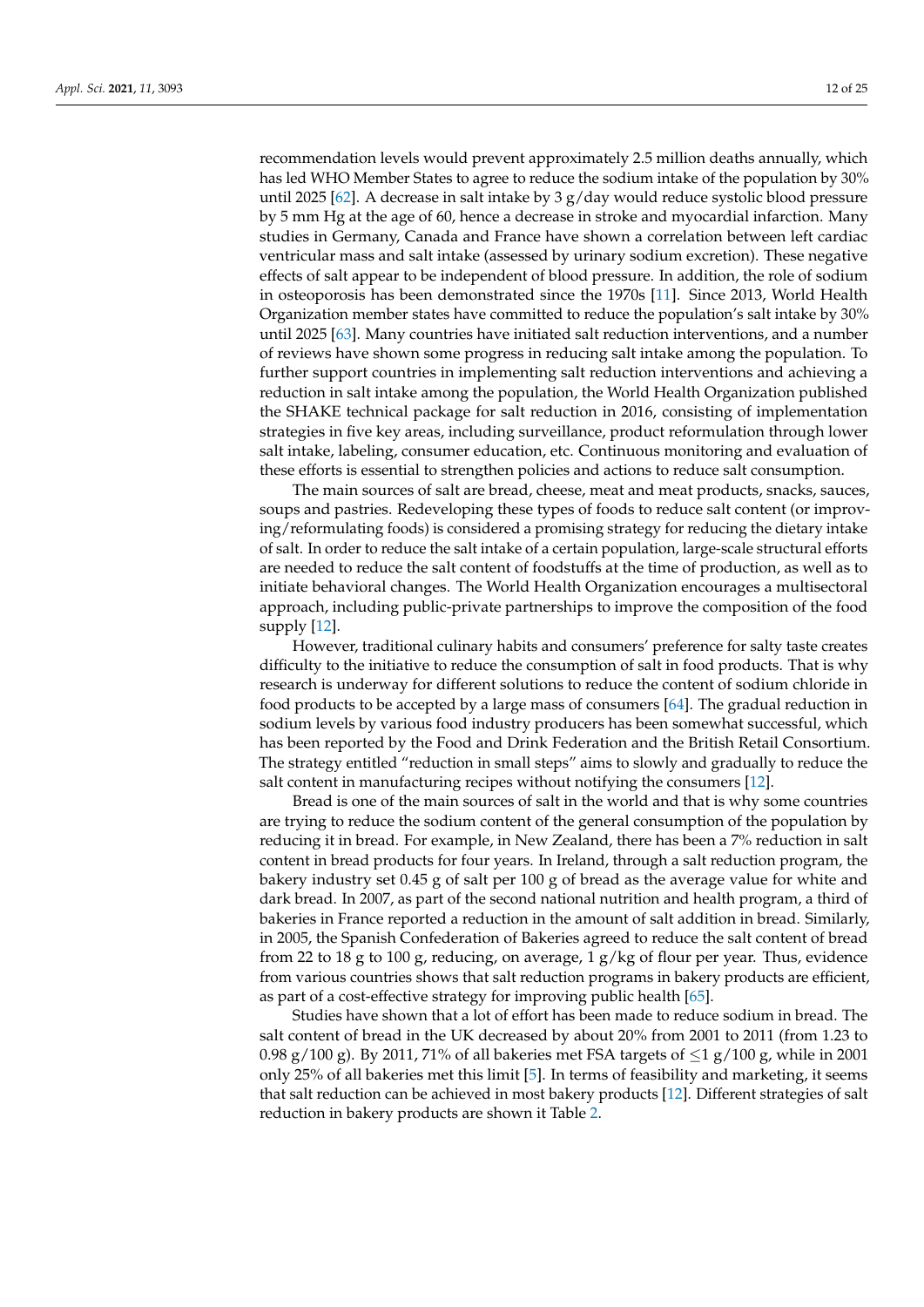$\overline{a}$  $\overline{a}$ 

| <b>Strategies</b>                                            | <b>Effects</b>                                                                                                                                                                                                                                                                                                                                                                                                                                                                                                                                                                                                                            | References           |
|--------------------------------------------------------------|-------------------------------------------------------------------------------------------------------------------------------------------------------------------------------------------------------------------------------------------------------------------------------------------------------------------------------------------------------------------------------------------------------------------------------------------------------------------------------------------------------------------------------------------------------------------------------------------------------------------------------------------|----------------------|
| Sodium chloride replacement with<br>different types of salts | Partial replacement of NaCl with KCl up to 20-30% in bakery<br>products without negative effects on its metallic or bitter taste. This<br>is one of the best solutions reported so far to reduce the sodium<br>chloride from bread making                                                                                                                                                                                                                                                                                                                                                                                                 | [24, 66, 67]         |
|                                                              | Partial replacement of NaCl with a mix of KCl, MgSO <sub>4</sub> , MgCl <sub>2</sub> up<br>to 32% in dark bread conducted to finished products with a similar<br>flavor and texture with that of the control sample                                                                                                                                                                                                                                                                                                                                                                                                                       | [68]                 |
|                                                              | KCl addition in bread making presented similar effects on dough<br>rheological properties compared to NaCl salt                                                                                                                                                                                                                                                                                                                                                                                                                                                                                                                           | $[69 - 73]$          |
|                                                              | NaCl replacement with potassium citrate up to 30% conducted to<br>good results from bread quality point of view                                                                                                                                                                                                                                                                                                                                                                                                                                                                                                                           | $[74]$               |
|                                                              | A mix of KCl and potassium bicarbonate of 1:1 conducted to good<br>results for bread quality and also to an improvement of potassium<br>availability for the human body                                                                                                                                                                                                                                                                                                                                                                                                                                                                   | $[74]$               |
|                                                              | NaCl replacement with CaCl <sub>2</sub> up to 25% conducted to good results<br>from the rhelogical point of view with a slightly decrease to water<br>absorption capacity value                                                                                                                                                                                                                                                                                                                                                                                                                                                           | $[69]$               |
|                                                              | NaCl replacement with CaCl <sub>2</sub> changed in a differently way dough<br>rheological properties by decreasing dough development time and<br>by increasing water absorption capacity                                                                                                                                                                                                                                                                                                                                                                                                                                                  | $[75]$               |
|                                                              | The use of sea salt (a natural mix of NaCl, KCl, $MgCl_2$ ) with a low<br>sodium content conducted to good results from the rheological,<br>technological and sensorial point of view and may lead to a sodium<br>reduction. For the best bread quality results, it is necessary a low<br>amount of sea salt addition of only 0.5%.                                                                                                                                                                                                                                                                                                       | [75, 76]             |
|                                                              | The use of calcium salts as gluconate and lactate as replacements<br>for sodium chloride conducted to similar data for the rheological<br>point of view compared with those obtained when NaCl was<br>incorporated in bread making. Their addition conducted to a<br>strengthening effect (more in the case of gluconate than lactate) an<br>increase of dough stability, a decrease of in degree of softening, a<br>positive effect on yeast activity leading to an increase of the gas<br>retention coefficient. However, contrary to the NaCl effect, the<br>calcium salts improved the alpha amylase activity of the<br>dough system. | $[77] \label{eq:77}$ |
|                                                              | The use of magnesium salts as gluconate and lactate as replacers for<br>sodium chloride conducted to dough mixing properties to similar<br>behavior for gluconate salt and a different one for lactate salt (a<br>more weakening effect on dough) compared with those obtained<br>when NaCl was incorporated in bread making. From the yeast<br>activity point of view, it seems that both magnesium salts had a<br>similar effect to that obtained by the sodium chloride addition in<br>wheat flour.                                                                                                                                    | [78, 79]             |
| Gradual reduction of sodium chloride<br>in bakery products   | The sodium chloride reduction up to 25% in six weeks or even up<br>to 52% in four weeks did not affect the consumer's acceptability or<br>bakery products consumption. However, if the reduction of salt in<br>food is done too quickly without necessary adjustments in food<br>taste, the opposite effect can be reached, namely it can lead<br>consumers to other foods rich in salt or to add it during the<br>preparation of meals or to supplement the lack of salt in that food                                                                                                                                                    | $[51, 80 - 82]$      |
| Inhomogeneous distribution of salt in<br>the bread recipe    | May lead to a reduction up to 20–30% NaCl content from the<br>bakery products with good results from the sensory point of view<br>but may presents negative effects on yeast activity                                                                                                                                                                                                                                                                                                                                                                                                                                                     | $[83 - 86]$          |

**Table 2.** Strategies of salt reduction in bakery products.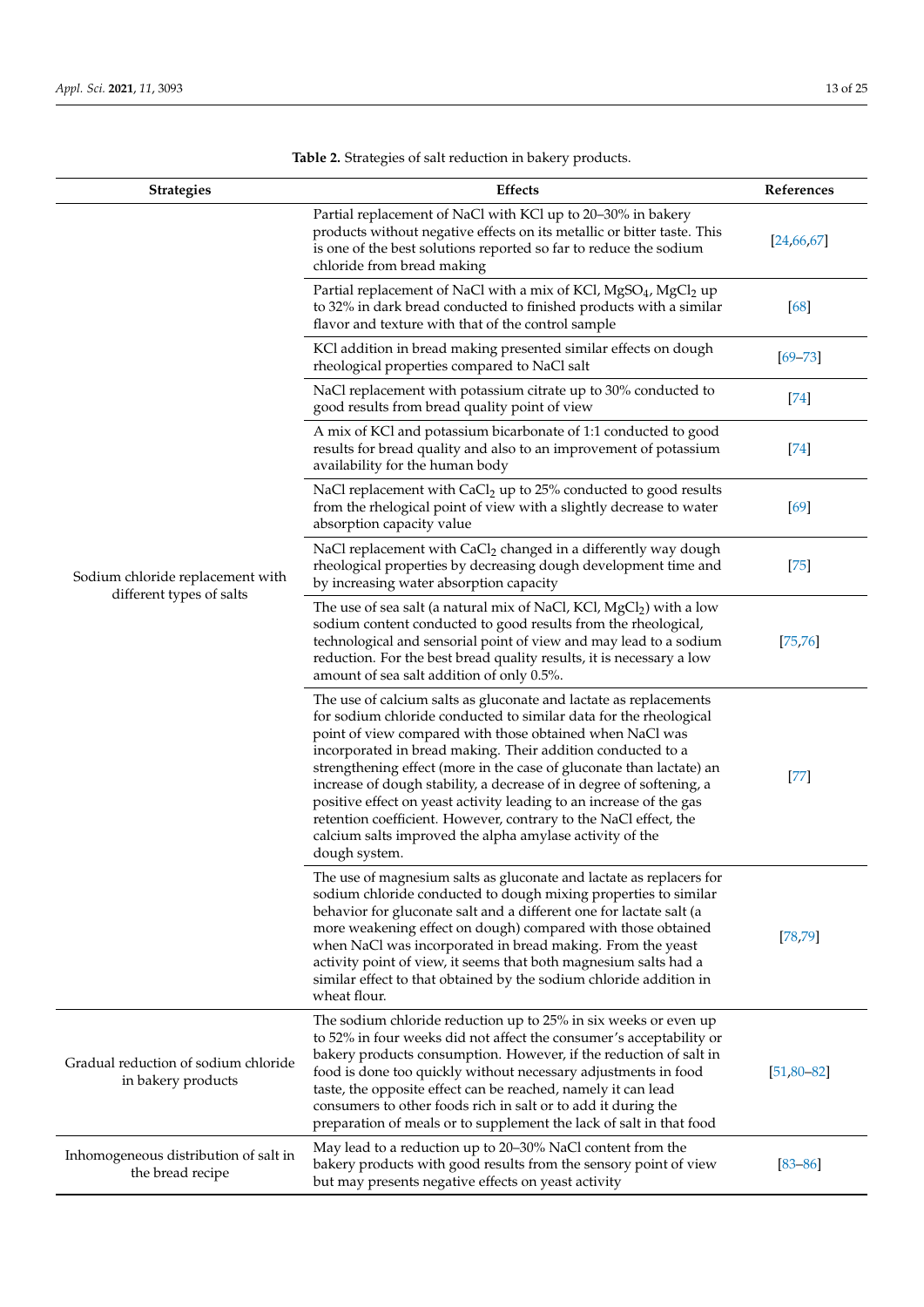<span id="page-13-0"></span>

| <b>Strategies</b>                                  | <b>Effects</b>                                                                                                                                                                                                                                                                                                                                                                                                                              | References      |
|----------------------------------------------------|---------------------------------------------------------------------------------------------------------------------------------------------------------------------------------------------------------------------------------------------------------------------------------------------------------------------------------------------------------------------------------------------------------------------------------------------|-----------------|
| Use of encapsulated salt in the<br>bread recipe    | The sodium chloride level may be half reduced in the bakery<br>products with similar effects on salty taste on consumers, but this<br>high reduction may present negative effects from the technological<br>point of view on dough development time, on yeast fermentation<br>rate, water activity, bread loaf volume and textural properties.                                                                                              | [87]            |
| The use of flavor enhancers in the<br>bread recipe | Intensifies the salty taste perception by using them in combination<br>with NaCl (glutamates, yeast extracts, hydrolyzed vegetable<br>proteins nucleotides, amino acids, and fermented sugars). The use<br>of fermented sugars in addition with sea salt and dry sourdough it<br>may reduce the sodium chloride content up to 0.02%.                                                                                                        | [83, 88, 89]    |
| The use of dry sourdough in<br>bread recipe        | It improves the salty taste perception, flavor, shelf life and textural<br>properties of the bakery products by using it in combination with<br>NaCl. It may reduce sodium chloride content in bread from 1.5%<br>up 1% with good results from the bakery products quality point of<br>view and in addition with sea salt up to 1.39% for the optimum<br>rheological properties reducing therefore the sodium content from<br>bread by 22%. | [24, 90]        |
| The use of different spices in the<br>bread recipe | The use of different spices in combination with NaCl presents the<br>disadvantages that may alter the taste and aroma of bakery<br>products and may not be appreciated by everyone. Moreover, a<br>high level of specific spices used might lead to toxicity. In general,<br>this solution is the easiest to be applied in restaurants or when<br>preparing meals at home                                                                   | $[10,88,91-94]$ |
| The use of $B_4$ vitamin in the<br>bread recipe    | It improves the salty taste perception of bakery products and may<br>replace the NaCl up to a level of 25% without affecting the sensory<br>characteristics of the bakery products.                                                                                                                                                                                                                                                         | [95, 96]        |

**Table 2.** *Cont.*

The difficulties of sodium replacement in bakery products are due in especially to the salty taste produced by it. This taste in produced by the specificity of the Na+ ions on the epithelial channel known as ENaC (epithelial sodium channel). The primary process by which salty taste is detected is due to epithelial sodium channel receptors that respond almost exclusively to sodium ions (Na<sup>+</sup>). Therefore, the central gustatory system and mesolimbic structures are needed to process the taste signal and hedonic responses to food. A consequence of stimulating the reward pathways of the brain is palatability, which suggests that an individual's preference may be associated with the hedonic neuronal properties of salty foods [\[97\]](#page-23-19). Further, are presented in a detailed way the best solutions reported so far to reduce sodium chloride from bread making.

## *4.1. The Use of Different Types of Mineral Salts as Substitutes for Sodium Chloride in Bakery Products*

Today, all kinds of combinations of different ingredients are proposed as salt substitutes that do not give an unpleasant taste to the finished product. A natural combination of different salts is the Dead Sea salt (contains NaCl, KCl, MgCl<sub>2</sub>) which can be successfully used as a substitute for sodium chloride [\[75\]](#page-23-2). Natural salt extracted from the Dead Sea has a much lower sodium content compared to normal salt used in food (maximum 7% sodium in the form of sodium chloride) and even more it contains a number of minerals useful to the human body such as magnesium and potassium [\[98\]](#page-23-20). Research on the use of low-sodium salt from the Dead Sea in bakery products have been less conducted. This substitution is considered interesting, has potential and may be useful especially when it is used with other strategies, but more studies are needed, given that some changes in bread quality parameters have been reported [\[75,](#page-23-2)[76\]](#page-23-3). The most used strategy to reduce the sodium chloride content is its partial replacement with potassium chloride in a proportion level of 20–30% and not higher because it would give the products a bitter and metallic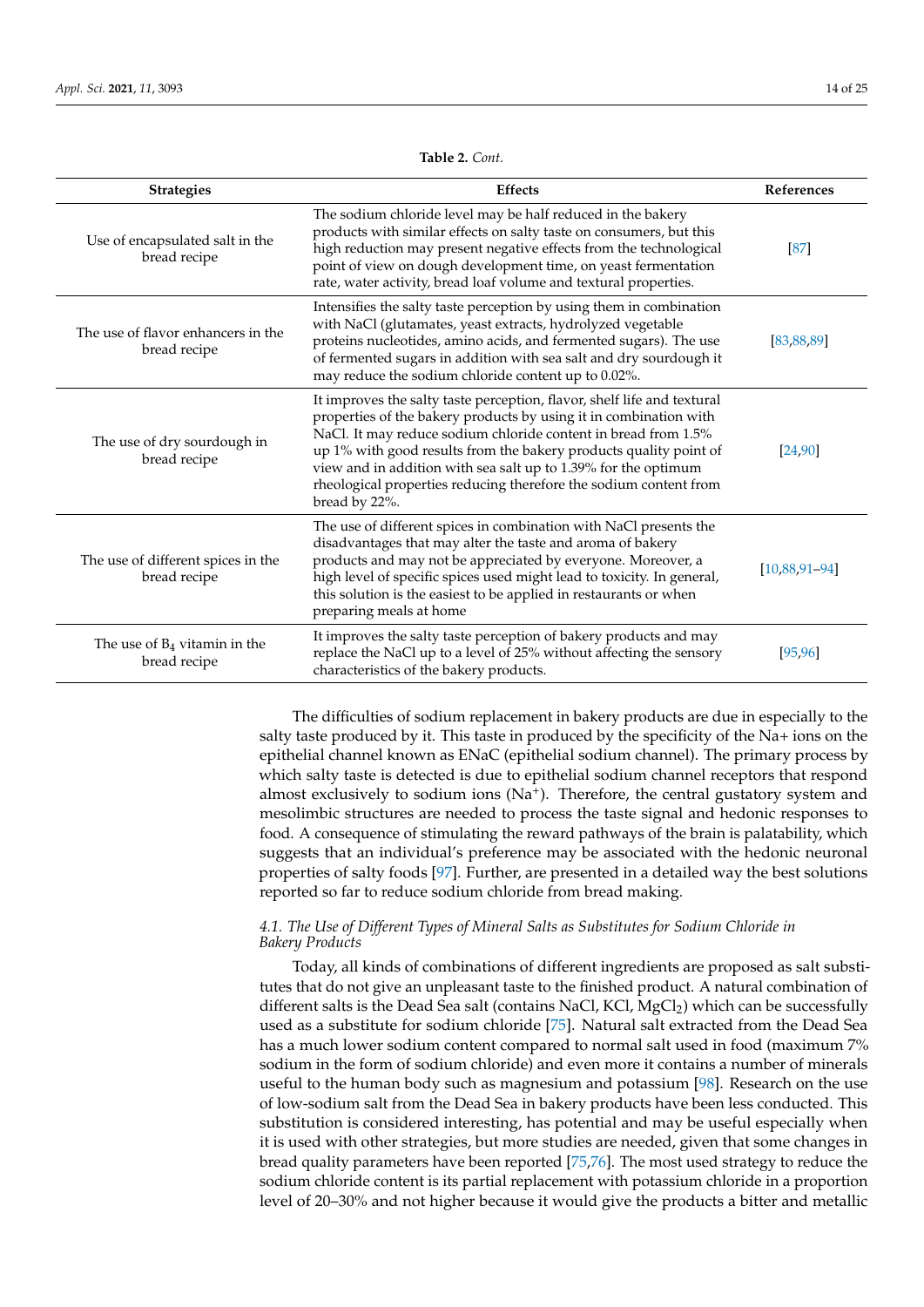taste. Thus, a combination of NaCl and KCl may be a viable alternative for reducing the sodium content in the food industry [\[74\]](#page-23-1). Other studies have shown that a series of mixtures of various salts represented by chlorides of  $K^+$ ,  $Mg^{2+}$ ,  $NH_4^+$  and carbonates can provide a taste similar to that of sodium chloride. Charlton et al. [\[68\]](#page-22-25) also replaced 32% NaCl with a mixture of potassium chloride, magnesium sulfate and magnesium chloride in dark bread, the finished product obtained having a texture and flavor similar to a bread with only NaCl addition. [\[12\]](#page-21-0).

However, currently the most widely used method of replacing sodium chloride is with other types of salt. This is due to the fact that sodium chloride also influences bakery products quality from the technological point of view. The lack of salt influenced in a negatively way the dough rheological properties, especially on the final leavening phase, when the dough gas retention capacity decreases. As a result, the crumb elasticity is reduced, and the porosity of salt-free products is not uniform and insufficiently developed. The bread is obtained with a pale and light crust. Technologically, a reduction of the salt up to 0.6–0.3% would be possible without a significant deterioration of the rheological properties or the performance of the yeasts during the bread making process. However, its effect on the sensory properties of bread is still a critical factor in consumer acceptance [\[12\]](#page-21-0).

Replacing sodium chloride with other types of salt can technologically improve the quality of bakery products. Several types of salt have been used successfully as substitutes for sodium chloride. The basic principle is to replace sodium cations with others or replace chloride anions with anions such as glutamate and phosphate, as a way to give a salty taste. Currently, the easiest option for bread making is to replace NaCl with mineral salts or with other cations such as calcium, magnesium and potassium. The effect of different cations on the rheological properties of the dough is related to their position in the lyotropic series, also known as the Hofmeister series, which classifies ions based on their ability to cause aggregation or dissociation of proteins. Within the series, both anions and cations are classified in the order of the most stabilizing to destabilizing. Stabilizing ions lead to less hydration, more structure and a decrease in protein solubility, while destabilizing ions lead to more hydration and increased protein solubility, thus affecting both hydrophobic interactions and hydrogen binding.

The ranking, starting from the least stabilizing cations is:  $NH4^+ > Cs^+ > Rb^+ > K^+ =$  $Na^+ > H^+ > Ca_2^+ > Mg_2^+ > Al_3^+$ . Therefore, with the use of a stabilizing cation, it would be expected that the protein-protein interaction to increase and to promote the formation of a stronger gluten network and therefore of a non-sticky dough. Studies have shown that  $K^+$  is the best option for maintaining the rheological properties similar to dough with sodium chloride, because K  $^+$  is equivalent to Na  $^+$  in the lyotropic series. However, this replacement leads to significant challenge of a metallic/bitter taste [\[99\]](#page-23-21).

4.1.1. The Use of Calcium Chloride as a Substitute for Sodium Chloride in Bakery Products and the Benefits of Its Use on the Human Body

Calcium chloride is used in the bakery industry as an anti-caking agent but also as a substitute for sodium chloride. It is a solid inorganic compound at room temperature, soluble in water and its anhydrous salt is hygroscopic. Moreover, calcium chloride can also be a source of calcium for the human body. Given that billions of people suffer from osteopenia and osteoporosis, the addition of calcium chloride as a substitute for sodium chloride in bakery products can be considered appropriate. In the last decade, interest in the effects of calcium on the human body has increased and studies have expanded to include the entire life cycle. A whole range of foods and supplements in which calcium is added are widely used today. Calcium is distributed throughout the body in small amounts and is involved in the processes of vascular contraction, vasodilation, transmission of nerve signals, transmission of intracellular signals and hormonal secretion.

There are three major categories of people at risk for dietary calcium deficiency. These include women (amenorrhea, post-menopause), people with milk allergy or lactose intolerance, and risk groups for poor food intake (adolescents and the elderly) [\[100\]](#page-23-22).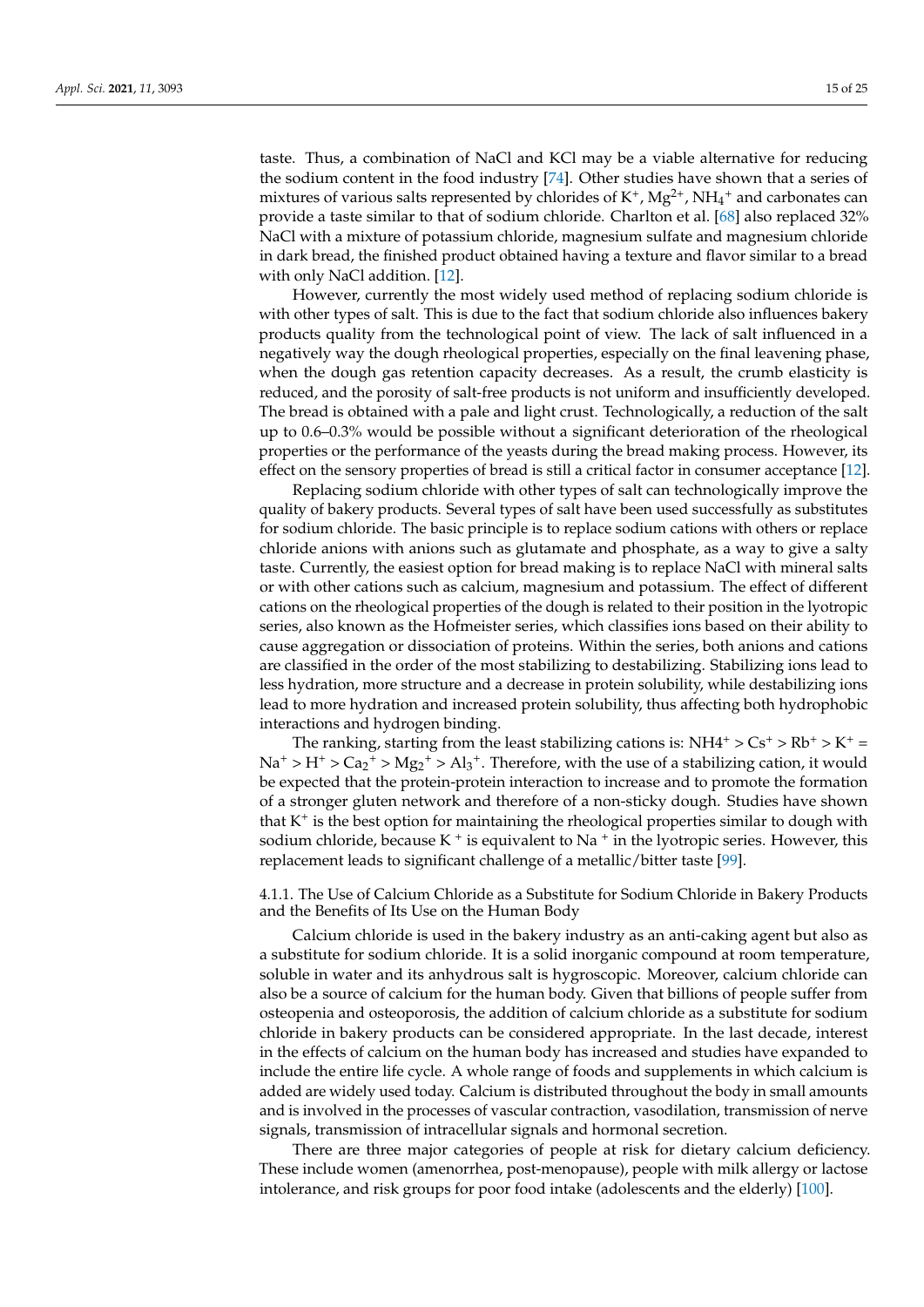Calcium is an important element for the health of the human body and has vital functions inside cells by transmitting signals between the plasma membrane and intracellular mechanisms. Extracellular calcium is an essential cofactor in the proper formation of bones. Decreased calcium content in the bones can cause conditions such as osteoporosis, high blood pressure, arteriosclerosis, neurodegenerative diseases, malignancy, degenerative joint diseases. Increased calcium is recommended in colorectal cancer prevention treatments to lower blood pressure and blood cholesterol levels [\[101\]](#page-24-0). The uses of calcium chloride in the food industry are multiple as: anti-caking agent, antimicrobial agent, hardening agent, flavor enhancer, moisturizer, nutritional supplement, pH control agent, stabilizer and thickening agent, to improve textural properties, and so on.

Various studies in the bakery products on the total substitution of NaCl with calcium chloride (CaCl<sub>2</sub>) have shown that this has led to a significant increase in water absorption capacity and a higher degree of dough softening due to the fact that a certain amount of water remains unabsorbed from the dough system. However, it was found that at lower levels (~25%) of NaCl substitution, the water absorption capacity decreased slightly, which a positive fact is because more protein-protein interactions occurred, leading to a stronger gluten network and stronger dough through cohesive forces [\[69,](#page-22-26)[102\]](#page-24-1).

# 4.1.2. The Use of Magnesium Chloride as a Substitute for Sodium Chloride in Bakery Products and the Benefits of Its Use on the Human Body

Magnesium chloride ( $MgCl<sub>2</sub>$ ) is one of the most common water-soluble natural magnesium compounds. It is found naturally in the salt waters of lakes or in sea water. Magnesium chloride is obtained from mineral salt deposits after the extraction of potassium chloride but also by direct extraction. Among the main sources of raw materials for the production of magnesium chloride, the most important is sea water. Magnesium can be directly precipitated from sea water in the form of magnesium hydroxide and converted to magnesium chloride [\[103\]](#page-24-2). Among the uses of magnesium chloride in the food industries are: coagulant; tofu production from soy milk; formula milk for babies, etc. The advantage of using magnesium chloride in food industry is that it can be a source of magnesium for the human body where it is one of the main minerals present quantitatively after potassium, calcium, phosphorus and sodium participating in carbohydrate, lipid metabolism, growth and cellular permeability. It is a catalytic element and also a plastic one and is a growth factor that helps regulate the balance of calcium in the human body having an anti-aging, anti-anaphylaxis and anti-atherosclerotic role [\[79\]](#page-23-6). To replace the nutrient losses in flour that occur during wheat processing and to reduce the risk of a deficiency in the body, the bakery industry has enriched white bread with various nutrients such as iron, thiamine, riboflavin and niacin [\[104\]](#page-24-3). Magnesium is considered to be one of the deficient elements in our diet although it is involved in the enzymatic reactions of carbohydrates, proteins, energy metabolism and maintaining the structural and functional integrity of human body tissues [\[105\]](#page-24-4). Along the benefits of magnesium consumptions are: fighting constipation, hypomagnesaemia, preventing convulsions in eclampsia/preeclampsia, preventing acute nephritis (pediatric and adolescent patients), cardiac arrhythmias secondary to hypomagnesaemia, etc. [\[106\]](#page-24-5).

Salovaara [\[70\]](#page-22-27) found that the addition of magnesium chloride in the dough reduces it development time and increases the water absorption capacity. Compared to the dough samples in which sodium chloride and potassium chloride were added in the bread recipe, it was found that there are significant differences from the rheological point of view only for the samples with magnesium chloride in dough recipe. According to this study, it was recommended the use of KCl as a substitute for NaCl even at high doses of 25–50% because this salt maintains the dough rheological properties, leading at the same time to a significant reduction of sodium in the finished products. This similar behavior between NaCl and KCl on the dough rheological properties is due to the fact that  $K^+$  was classified equivalent to Na<sup>+</sup> in the lyotropic series which means that it would have similar abilities to cause protein aggregation and fortify the gluten network. It is considered a stabilizing cation that causes less protein hydration and stronger development of protein structure [\[99\]](#page-23-21).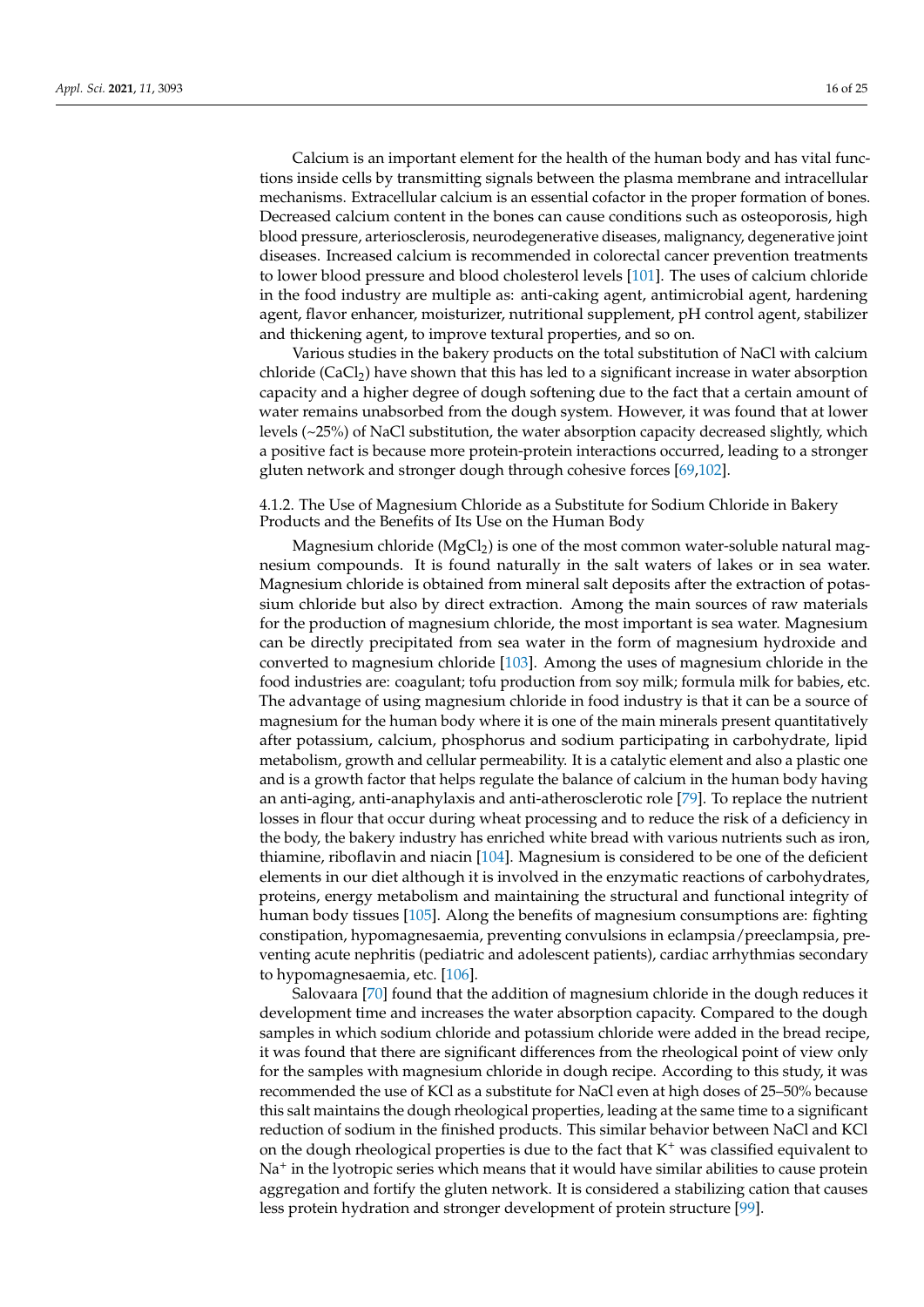4.1.3. The Use of Potassium Chloride as a Substitute for Sodium Chloride in Bakery Products and the Benefits of Its Use on the Human Body

Potassium chloride (KCl) is a natural mineral salt obtained from salts from rocks and seawater, its extraction being similar to that of sodium chloride. Taking into account the dietary intake of potassium, it is clear that it has opposite effects to sodium consumption, namely a low risk of hypertension. While sodium intake is significantly increasing, the average overall potassium intake is below the WHO recommendations of at least 3510 mg of potassium per day.

Potassium is the most abundant cation in intracellular fluids and is an essential nutrient in maintaining cell functions, especially in excitable cells such as muscles and nerves. Being a major intracellular ion, it is manly found in foodstuffs that are obtained from living tissues. A higher amount of potassium was found in fruits and vegetables and less into meat products and cereals. In Western diets, food practices are not based on the fruits and vegetables consumption but rather on cereals and processed foods with a low content of nutrients which led to diets low in potassium and higher in sodium [\[107\]](#page-24-6). The best sources of potassium are fruits, vegetables, meat, fish, dairy and nuts. In starchy foods, potassium is found in higher amounts in whole meal flour and brown rice compared to rice and white flour. Milk, coffee, tea and other non-alcoholic beverages are among the main sources of potassium in the American adult's diets. According to the National Institutes of Health (NIH), the US estimates that the body absorbs about 85–90% of dietary potassium and different forms of potassium from fruits and vegetables including potassium phosphate, sulfate, citrate and others, but not potassium chloride (used in salt substitutes and some dietary supplements). Globally, mixtures of salts with potassium chloride are widely used for the partial or total substitution of sodium chloride. The use of potassium chloride can thus reduce the intake of sodium in food in a short period of time and to increase the potassium intake. There is an antagonism between the metabolism of potassium and sodium. Increasing the concentration of potassium in the human body leads to a decrease of the sodium concentration and to an increase in its elimination. At the same time, fluids are eliminated from the body. Diets high in potassium can help us to eliminate sodium from the body. Of all the types of salts used, potassium chloride is one of the most widely used as a substitute for sodium chloride because it has the best ability to transmit the salty perception of taste in food.

Therefore, the potassium chloride may be an interesting substitute for sodium chloride from the perspective of consumers, processors from the food industry but also from the point of view of consumer health. However, potassium chloride cannot be used in unlimited quantities because at high levels it loses its ability to give a salty taste in food and can often lead to a bitter, chemical and metallic taste.

Depending on the category of foodstuff in which it was introduced, potassium chloride has been used in different percentages to replace sodium chloride without affecting in a negative way the sensory characteristics of foods. For example, in aqueous solutions the taste of potassium chloride is perceived at a concentration of 20%, in food products such as pizza type good sensory properties was achieved up to a sodium chloride replacement with potassium chloride of a 25% level, in white and dark bread with 30%, in cheddar cheese with 46% and in feta cheese even up to 50% [\[66\]](#page-22-23). Studies have shown that this ingredient can have approximately the same technological functions in the dough making process and bread quality as sodium chloride leading to an improvement in the texture and shelf life of bread [\[67\]](#page-22-24). Doyle [\[52\]](#page-22-9) suggested that the influence of KCl on dough rheological properties is similar to those obtained by using NaCl. Gengjun et al. [\[71\]](#page-22-28) concluded that KCl could adjust the growth rate of the yeast cells, allowing the incorporation of more gas bubbles in the gluten network, which may have a positive effect on the rheological properties of wheat flour dough.

Consumption of potassium chloride and its use as a substitute for sodium chloride is safe for consumers health and is supported by the presence of potassium in a natural way in different foods. Therefore, the addition of potassium chloride to food has gained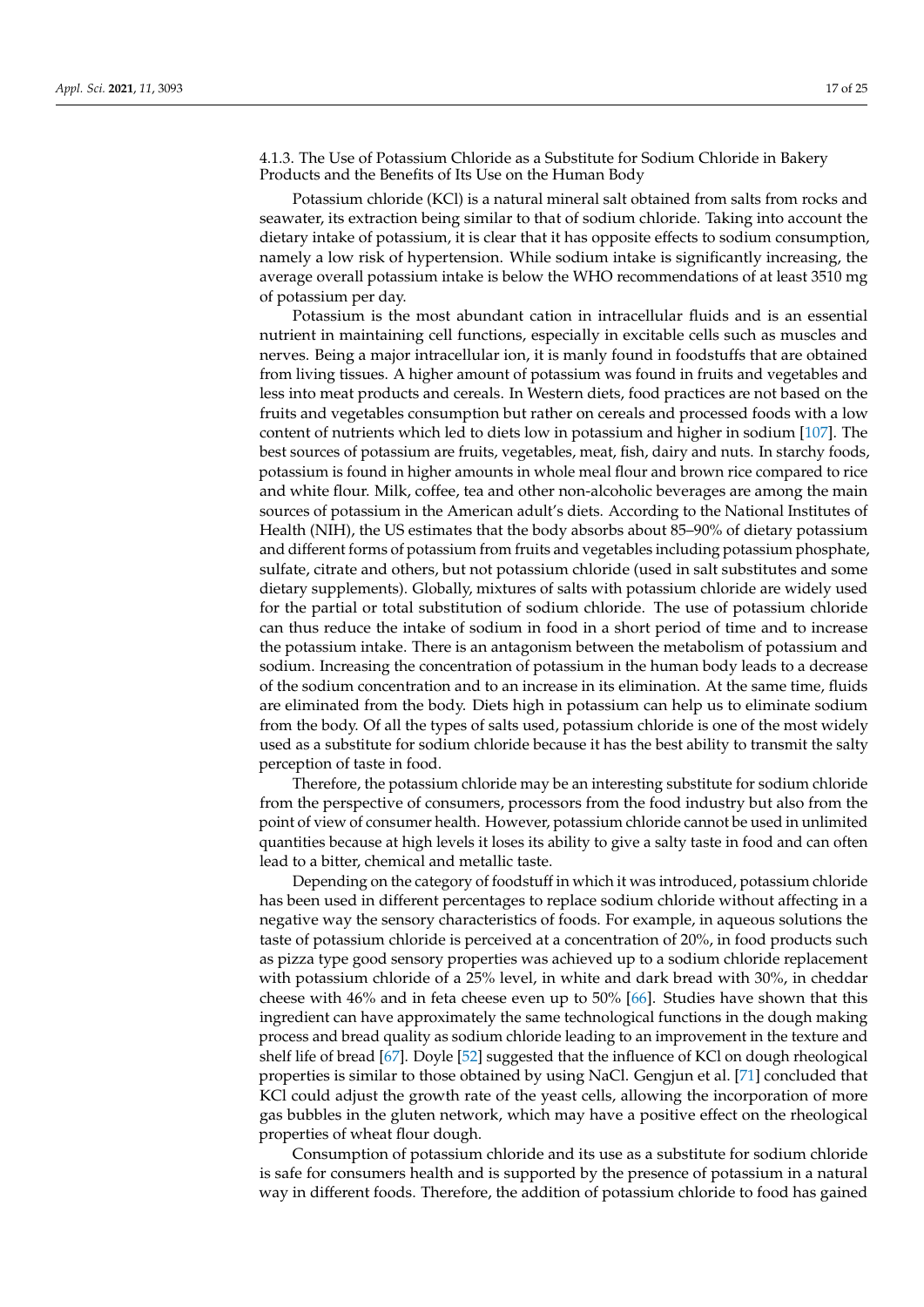regulatory acceptance in the US and the European Union. Experts recommend increasing potassium consumption by its addition in foods for the population because it has a low risk in terms of its adverse effects on consumers.

There is currently no upper limit on potassium intake at the global level, but based on estimates of current consumption in Europe, the European Food Safety Authority (EFSA) states that the risk of adverse effects on potassium intake from food sources per 5000–6000 mg/day is considered low for the clinically healthy population. Moreover, the long-term intake of potassium from supplements at a level of 3000 mg/day in addition to the consumption of foods containing potassium is also considered safe for the clinically healthy adult population [\[108\]](#page-24-7).

Potassium chloride is one of the most common substitutes for sodium chloride in bread due to its ability to lead to a salty taste perception. It can replace sodium chloride up to a level of 30–40% without changing the characteristics of the finished product [\[5\]](#page-20-4). Although KCl is a possible option for reducing sodium in bakery products, a significant disadvantage of it is, as we mentioned before, the metallic taste conferred by this compound at high levels. That's way various studies have assessed the threshold of sensory acceptability. For example, Wyatt and Ronan [\[109\]](#page-24-8) did not find significant differences between a control sample (with 100% NaCl) and other bread samples with 50%/50% (NaCl/KCl) bread, the highest scores in terms of acceptability having the NaCl ratio/KCl, 75%/25%. In contrast, Salovaara (1982) [\[70\]](#page-22-27) found significant differences with a mixture of 60/40, but not with a mixture of 80/20. Replacement is not as critical factor for dark bread, and the use of a salt mixture in which the sodium content of the bread obtained is reduced by 32.3% and the K content is increased by 34.8% showed good results in terms of quality and taste of the bread obtained. Finally, in a systematic study involving the replacement of NaCl with  $K^+$  salts, Braschi et al. [\[74\]](#page-23-1) concluded that the best results, other than those for the control sample, were obtained with a 70/30 ratio of K-citrate or a 1:1 mixture of KCl and potassium bicarbonate; they also concluded the complete bioavailability of the incorporated potassium using these salts. Other possibilities that have developed include mixtures of commercial salt and salt from sources of low sodium and high potassium, calcium, or magnesium. The use of KCl in combination with Na glutamate or ribonucleotides may mask the bitter aftertaste. This is another interesting alternative, although this taste tends to be used only in the substitution of salt in meat products [\[110\]](#page-24-9). Potassium chloride (KCl) is usually the main choice and can be used to replace from 10% to 20% without major technological and sensory problems. Total KCl replacement is not recommended due to the unpleasant bitter and metallic taste, which limits consumer acceptability. For this reason, for a higher reduction of sodium in bakery products it is recommended to combine it with other food ingredients [\[12\]](#page-21-0).

Therefore, the advantage of using KCl in the bread making recipe is a technological and healthy one due to the fact that it increases the potassium intake from the diet which is associated with a very low risk of hypertension, an opposite effect to sodium consumption [\[66\]](#page-22-23). A recent study estimated that potassium intake for the United States, Mexico, France, and the United Kingdom was 80%, 95%, 77%, and respectively 95%, under the recommendations of the World Health Organization on potassium intake [\[111\]](#page-24-10).

#### *4.2. The Use of Dry Sourdough as a Substitute for Sodium Chloride in Bakery Products*

Another possibility of partial substitution of sodium chloride in bakery products is the use of sourdough. Sourdough is defined as a fermented semi-finished product obtained from flour and water in the presence of its own, natural microbiota and then dried in conditions to keep lactic bacteria in a viable state [\[112\]](#page-24-11). The industrial production of dry sourdough has over 40 years old and was initially used for obtaining products with a high acidity. Further, its main uses were to obtain bakery products with specific taste and aroma [\[113](#page-24-12)[,114\]](#page-24-13). The advantage of using sourdough in baking is that it eliminates the leaven phase by shortening the time for bread making process. It allows obtaining the bread dough in a single phase leading to bakery products of a very high quality from the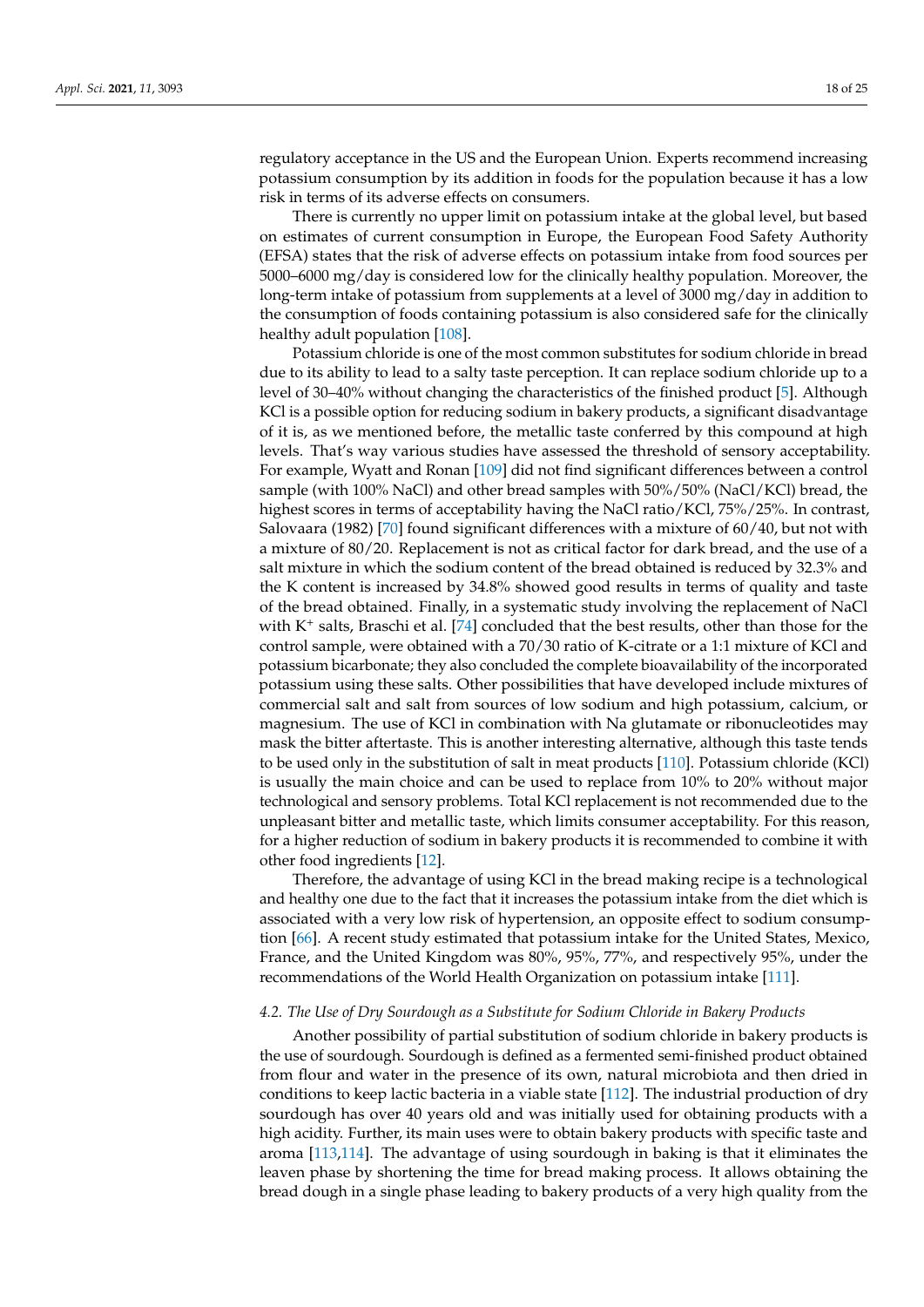technological and sensory point of view, similar to those obtained through dough making in a double or a triple phase. Nowadays, a wide range of sourdoughs are available on the market, which differs according to the flour used, as well as the specific flavor that exist on each sourdough. Sourdough in the form of an ingredient for bakery products corresponds to the new trend of clean labels, natural products, including a reduced use of additives [\[115\]](#page-24-14). The advantages of using dry sourdough in low-salt products to create healthy foods are evident. Belz et al. [\[24\]](#page-21-17) suggested that the dry sourdough may compensate the effect of salt reduction on bread flavors and may lead to the good sensory characteristics of the finished products, such as crumb texture. Moreover, they also reported that the addition of sourdough in bread making, fermented with *Lactobacillus amylovorus*, for obtaining a low-salt bread, extended the shelf life compared to a control sample. Bread containing lactic acid bacteria (LAB) from fermented wheat germ had a saltier taste compared to a control bread. The salty taste was thought to be a combined effect of acidification and proteolysis. Due to the addition of a sourdough from rye malt fermented with glutamate that accumulated bacteria of the *Lactobacillus reuteri* species, it may be possible to reduce the salt content of bread from 1.5 to 1% (compared to flour), maintaining the taste and other characteristics of a standing quality. Sourdough improves the perception of salty taste and brings an additional intake of aromatic compounds. This is a useful functional ingredient for low-salt bread. Moreover, the use of dry sourdough is not limited to bread. One possibility is to incorporate sourdough into pastries or croissants to improve their flavor, texture and therefore palatability [\[12\]](#page-21-0).

## *4.3. The Use of Flavor Enhancers as Substitutes for Sodium Chloride in Bakery Products*

Flavor enhancers are compounds that do not have a salty taste, but they have the ability to intensify the salty taste of NaCl by activating receptors in the oral cavity. Some of them also mask the unpleasant taste of KCl. Yeast extracts are natural flavor enhancers, which the food industry commonly uses as substitutes for monosodium glutamate (MSG) and other artificial flavor enhancers. However, the effectiveness of MSG (as a salt substitute) is only partial, as it also contains sodium. Moreover, another problem is that the safety of MSG use is controversial because it has been associated with health problems (such as headaches, hyperactivity, and metabolic disorders) [\[13\]](#page-21-1). Glutamic acid-based combinations for salt replacement by flavor enhancement and intensification lead to good results [\[116\]](#page-24-15). As for yeast extract, although it is considered a natural and healthy alternative, it often contains MSG, which has been used in the food industry since the 1950s and has changed significantly in terms of quality, taste and functionality. Several low-sodium natural yeast extracts have been developed and can be used in a variety of salty foods. Yeast extracts are obtained from the water-soluble content of the cells, which contains concentrated amino acids, peptides, carbohydrates and mineral salts. In general, two types of extracts can be produced to the industrial level, using two different methods namely autolysis and hydrolyses. Autolysis of yeast extract is produced by processing yeast used in the bakery or beer industry. Cell walls are broken down by the use of heat or salt. This allows the enzymes present in the cell to break down the proteins and other cells compounds. The soluble compounds are then separated from the insoluble compounds and concentrated and pasteurized before being used in the food products [\[117\]](#page-24-16). The production of hydrolyzed yeast extracts implies the use of an acid, which starts the peptide bonds hydrolysis, releasing glutamic acid. Yeast extracts can be added to any salty food and are commonly used in sauces, spices and culinary products. Strong fleshy notes are also used to mask any unpleasant bitter taste resulting from the incorporation of potassium chloride into foods. This is a positive fact because the sensation of bitter taste induced by potassium chloride limits the amount in which it could be incorporated into food. This allows an increase in the amount of potassium chloride that could be added to foods containing yeast extracts in the bread making recipe [\[118\]](#page-24-17). It should also be mentioned that these ingredients do not have the same profile, in terms of NaCl functionality, on dough rheology, yeast fermentation rate, control of water activity and inhibition of microbial growth, which can create difficulties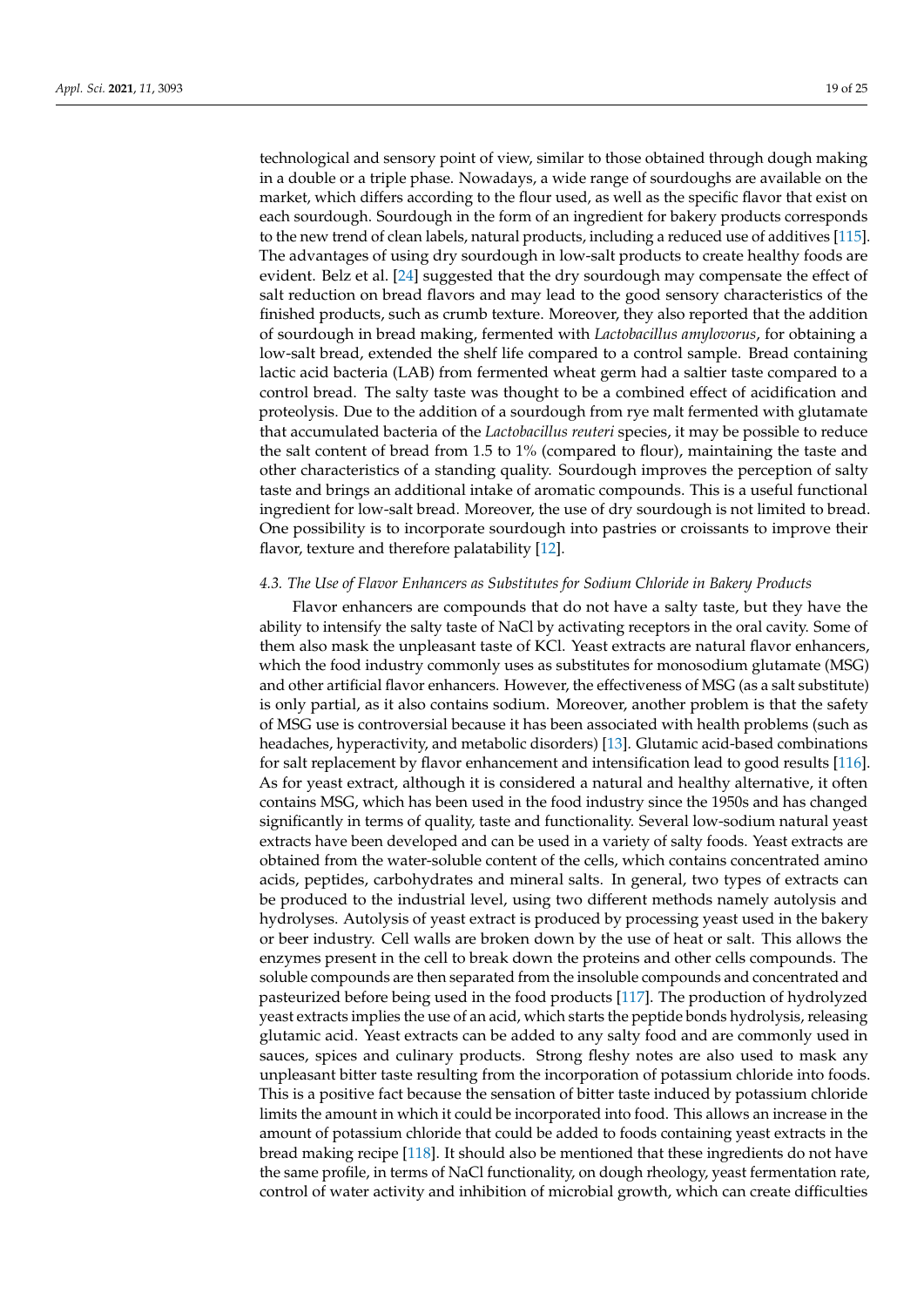in bakery industry. Therefore, even it presents a high potential for flavor improvement, yeast extracts are not well received by the consumers, which limits the acceptability of the food products where they are incorporated. To balance the overall flavor and overall characteristics of bread quality, the combination of salt substitutes with flavor enhancers is recommended to be used [\[12\]](#page-21-0).

### **5. Perspectives**

The strategies of bakery products reformulation in order to reduce salt are nowadays of a great interest to an international level, supported by the authorities and research community to benefit consumer health. It represents a great challenge for the bakery industry, since sodium chloride is one of the raw materials for bakery products with important effects on their technological and sensory properties. Due to the important role of NaCl it is difficult to reduce or to eliminate it completely from bakery products. However, baking industry undertakes efforts to reduce the salt content from baked products.

In the salt reduction strategies will be taken into account the economic and technical criteria, but also the acceptability of the bakery products with a low salt content by consumers.

Gradual reduction of salt from bakery products may be one of the best solutions for the industry and consumers in the future without significant costs. Moreover, the use of different salts with similar effects from the technological point of view (KCl, MgCl<sub>2</sub>, CaCl<sub>2</sub>, calcium lactate, calcium gluconate, etc.) to those of NaCl addition may play an important role of salt reduction in baked products but their uses are limited due to unpleasant taste. Some taste enhancers (amino acids, yeast extracts, glutamates, hydrolyzed vegetable proteins nucleotides, fermented sugars, etc.), B4 vitamin may be used in the future to the industrial level in combination with other salts to improve the salty taste of baked products.

To obtain bakery products with a low salt content the NaCl may be totally replaced with sea salt (a natural mix of NaCl, KCl,  $MgCl<sub>2</sub>$ ) with a low sodium content but it use may be limited due to it higher cost which may be problem in poor and developing countries in which bakery products are also low cost ones.

In order to produce bakery products with low salt amount, with technological and sensory characteristics comparable to bakery assortments obtained with a normal salt content, in the future it is recommended to continue researches to combine different ingredients with similar technological effects as those of NaCl which can improve each other their salty taste, to optimize production recipes and to implement different industrial processes such as encapsulation, inhomogeneous distribution of salt in the bakery process, etc.

Therefore, further researches are needed to obtain bakery products assortments with a low salt amounts, with good technological characteristics, by complying with WHO recommendation and consumers demand.

## **6. Conclusions**

Salt is a minor component, which influences all phases from the bread making technological process, as well as the sensory properties of the bakery products obtained. From the technological point of view, salt presents a significant effect on dough mixing, fermentation and baking. Its affects dough development time, it presents a strengthening effect on the gluten network, makes it more extensible, it inhibits yeast activity leading to a decrease of the gas formed during the fermentation process, it extends the shelf life of the bakery products and it improves the bread sensory characteristics, especially taste, flavor, and the color of the crust. Due to the fact that World Health Organization recommends a daily sodium intake of 2 g equivalent to  $5 g/day$  of salt intake food processors are concerned to reduce the salt content from their products. Bread is the most consumed food worldwide and that way it is the mainly contributor to the sodium daily intake.

The research made so far presents different strategies to reduce sodium from bakery products content (gradual reduction of salt levels from foods, uses of different types of mineral salts, of flavor enhancers, different ingredients with flavor compounds, etc.). Any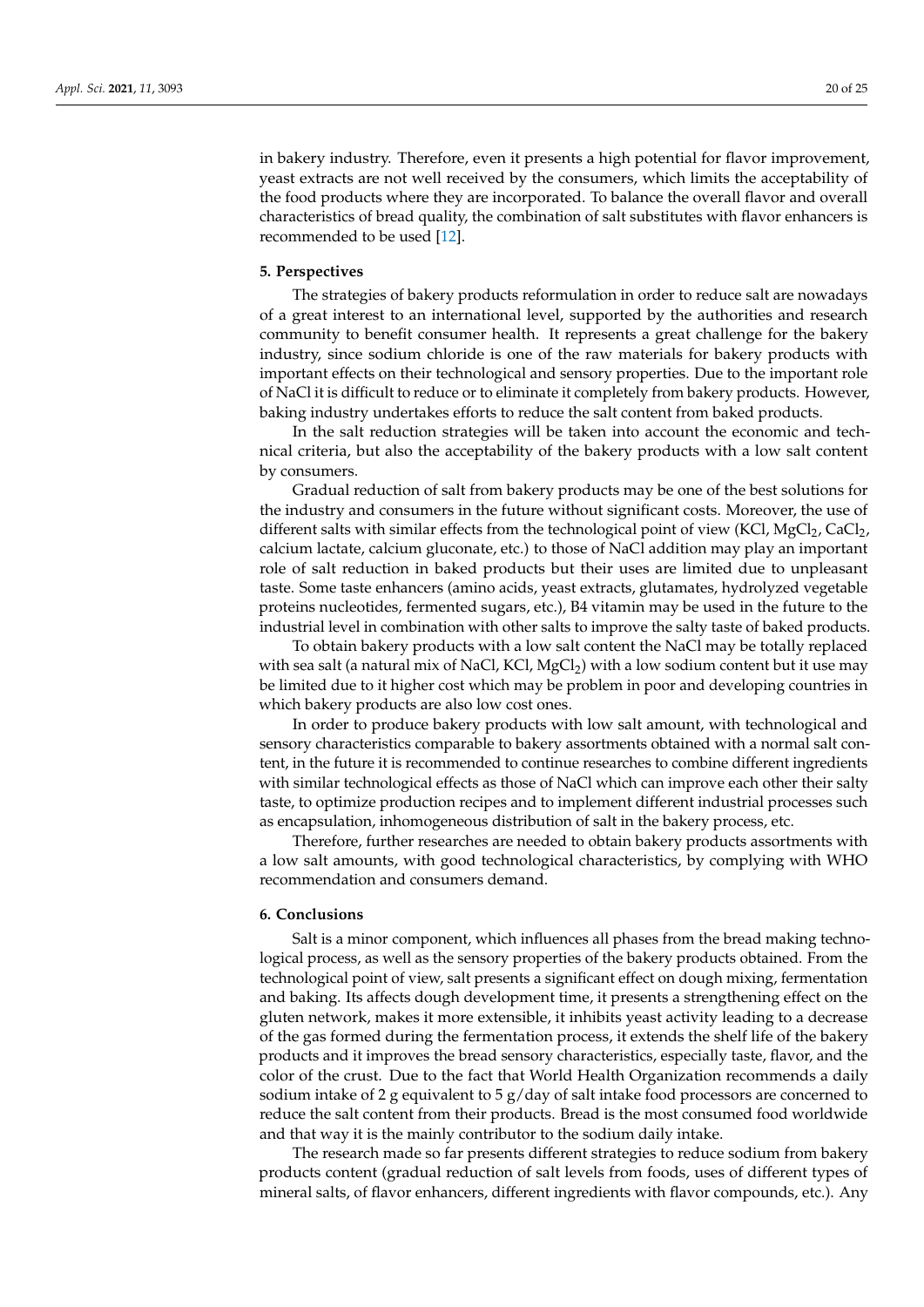of these strategies of salt reduction are efficient in some ways. The easiest solution in salt reduction is it gradual reduction over time up to 25% from bakery products recipe. This does not imply any additional costs and technological changes. If this reduction is made under a longer period of time it does not affect the consumers acceptability. Salt replacers (KCl, MgCl<sub>2</sub>, CaCl<sub>2</sub>, calcium and magnesium salts as gluconate and lactate) may substitute in a limited way NaCl from bakery products recipe due to their unpleasant flavor. However, they have technological advantages since their effect are similar to that obtained by NaCl addition in bakery products. KCl presents the most similar technological effects in baked products being the most common used salt for NaCl substitution. Up to 20–30% of NaCl substitution, KCl may lead to good bakery products quality without any negative effects on its metallic and bitter taste. The use of sea salt with low sodium content it is in an increasing trend nowadays for it use in bakery products due to the fact that may conduct to good bakery products quality with similar characteristics with those obtained through NaCl addition. Some taste enhancers (glutamates, yeast extracts, hydrolyzed vegetable proteins nucleotides, amino acids, fermented sugars, etc.) can also be used to intensify the salty taste perception in combination with different salts. These present an insignificant effect from the technological point of view and that way their combinations with other types of salts are necessary. The use of dry sourdough in bread recipe may also improve bakery products flavor and may be used in combination with different type of salts or taste enhancers to reduce the sodium content from bakery products.

The results indicate that different strategies may be used in obtaining bakery products with low sodium content of a good quality from a technological and sensory point of view, with benefic effects on consumer health and in agreement with WHO sodium recommendations values.

**Author Contributions:** A.V., A.D. and G.G.C. contributed equally to the study design, collection of data, development of the sampling, analyses, interpretation of results and preparation of the paper. All authors have read and agreed to the published version of the manuscript.

**Funding:** This research received no external funding.

**Conflicts of Interest:** The authors declare no conflict of interest.

## **References**

- <span id="page-20-0"></span>1. Silow, C.; Axel, C.; Zannini, E.; Arendt, E.K. Current status of salt reduction in bread and bakery products—A review. *J. Cereal Sci.* **2016**, *72*, 135–145. [\[CrossRef\]](http://doi.org/10.1016/j.jcs.2016.10.010)
- <span id="page-20-1"></span>2. Gebski, J.; Jezewska-Zychowicz, M.; Szlachciuk, J.; Kosicka-Gebska, M. Impact of nutritional claims on consumer preferences for bread with varied. *Food Qual. Prefer.* **2019**, *76*, 91–99. [\[CrossRef\]](http://doi.org/10.1016/j.foodqual.2019.03.012)
- <span id="page-20-2"></span>3. Dötsch, M.; Busch, J.; Batenburg, M.; Liem, G.; Tareilus, E.; Müller, R.; Meijer, G. Strategies to reduce sodium consumption: A food industry perspective. *Crit. Rev. Food Sci. Nutr.* **2009**, *49*, 841–851. [\[CrossRef\]](http://doi.org/10.1080/10408390903044297) [\[PubMed\]](http://www.ncbi.nlm.nih.gov/pubmed/19960392)
- <span id="page-20-3"></span>4. He, F.J.; Campbell, N.R.C.; MacGregor, G.A. Reducing salt intake to prevent hypertension and cardiovascular disease. *Rev. Panam. Salud Publica.* **2012**, *32*, 293–300. [\[CrossRef\]](http://doi.org/10.1590/S1020-49892012001000008) [\[PubMed\]](http://www.ncbi.nlm.nih.gov/pubmed/23299291)
- <span id="page-20-4"></span>5. Kloss, L.; Meyer, J.D.; Graeve, L.; Vetter, W. Sodium intake and its reduction by food reformulation in the European Union-A review. *NFS J.* **2015**, *1*, 9–19. [\[CrossRef\]](http://doi.org/10.1016/j.nfs.2015.03.001)
- <span id="page-20-5"></span>6. Strazzullo, P.; D'Elia, L.; Kandala, N.B.; Cappuccio, F.P. Salt intake, stroke, and cardiovascular disease: Meta-analysis of prospective studies. *BMJ* **2009**, *339*, 1–9. [\[CrossRef\]](http://doi.org/10.1136/bmj.b4567)
- <span id="page-20-6"></span>7. He, F.J.; MacGregor, G.A. Reducing population salt intake worldwide: From evidence to implementation. *Prog. Cardiovasc. Dis.* **2010**, *52*, 363–382. [\[CrossRef\]](http://doi.org/10.1016/j.pcad.2009.12.006)
- <span id="page-20-7"></span>8. Dumitrescu, C.; Segal, B.; Segal, R. Cytoprotection and nutrition. In *Sodium Chloride and Hypertension*; Medical Publishing House: Bucharest, Romania, 1991; pp. 340–342. ISBN 973-39-0101-6.
- <span id="page-20-8"></span>9. Rizvi, S.A.F. Cost effectiveness of health expenditures: A macro level study for developing and developed countries. *Int. J. Humanit. Appl. Soc. Sci.* **2020**, 26–42. [\[CrossRef\]](http://doi.org/10.33642/ijhass.v5n9p3)
- <span id="page-20-9"></span>10. Kovac, B.; Blaznik, U. Systematic Reduction of Excessive Salt Intake. In *Salt in the Earth*; Cengiz Çinku, M., Karabulut, C., Eds.; IntechOpen: London, UK, 2019; pp. 1–16. ISBN 978-1-78984-635-5.
- <span id="page-20-10"></span>11. Raffo, A.; Carcea, M.; Moneta, E.; Narducci, V.; Nicoli, S.; Peparaio, M.; Sinesio, F.; Turfani, V. Influence of different levels of sodium chloride and of a reduced-sodium salt substitute on volatiles formation and sensory quality of wheat bread. *J. Cereal Sci.* **2018**, *79*, 518–526. [\[CrossRef\]](http://doi.org/10.1016/j.jcs.2017.12.013)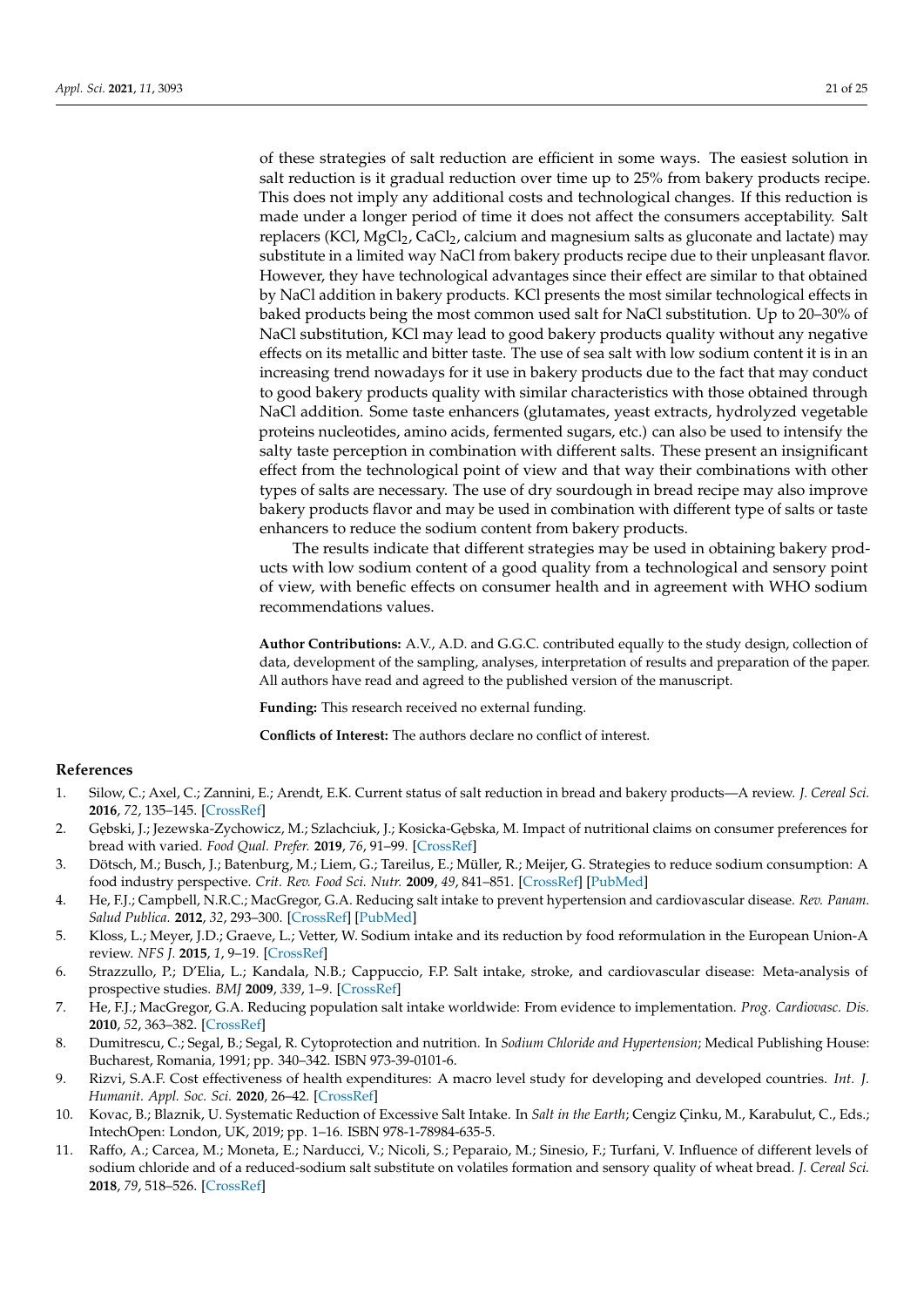- <span id="page-21-0"></span>12. Dabija, A. Unconventional raw materials for the bakery industry. In *Salt, a Benefic Ingredient in Bakery Products?* Performantica Publishing House: Iași, Romania, 2020; pp. 173-200. ISBN 978-606-685-731-4.
- <span id="page-21-1"></span>13. Belc, N.; Smeu, I.; Macri, A.; Vallauri, D.; Flynn, K. Reformulating foods to meet current scientific knowledge about salt, sugar and fats. *Trends Food Sci Tehnol.* **2019**, *84*, 25–28. [\[CrossRef\]](http://doi.org/10.1016/j.tifs.2018.11.002)
- <span id="page-21-2"></span>14. Munteanu, C.; Iliuta, A. The role of sodium in the body. *Balneo Res. J.* **2011**, *2*, 70–74. [\[CrossRef\]](http://doi.org/10.12680/balneo.2011.1015)
- <span id="page-21-3"></span>15. Bloch, M.R. Salt in human history. *Interdiscip. Sci. Rev.* **1976**, *1*, 336–352. [\[CrossRef\]](http://doi.org/10.1179/030801876789768282)
- <span id="page-21-4"></span>16. EFSA Panel on Nutrition, Novel Foods and Food Allergens (NDA); Turck, D.; Castenmiller, J.; de Henauw, S.; Hirsch-Ernst, K.I.; Kearney, J.; Knutsen, H.K.; Maciuk, A.; Mangelsdorf, I.; McArdle, H.J.; et al. Scientific Opinion on the dietary reference values for sodium. *EFSA J.* **2019**, *17*, e0577.
- <span id="page-21-5"></span>17. Grillo, A.; Salvi, L.; Coruzzi, P.; Salvi, P.; Parati, G. Sodium Intake and Hypertension. *Nutrients* **2019**, *11*, 1970. [\[CrossRef\]](http://doi.org/10.3390/nu11091970)
- <span id="page-21-6"></span>18. Chrysant, S.G. There are not racial, age, sex or weight differences in the sensitive hypertensive patients. *Arch. Intern. Med.* **1997**, *157*, 2489–2494. [\[CrossRef\]](http://doi.org/10.1001/archinte.1997.00440420121013)
- <span id="page-21-7"></span>19. Whelton, P.K.; He, J. Health effects of sodium and potassium in humans. *Curr. Opin. Lipidol.* **2014**, *25*, 75–79. [\[CrossRef\]](http://doi.org/10.1097/MOL.0000000000000033)
- <span id="page-21-8"></span>20. Cannon, W.B. Organization for physiological homeostasis. *Physiol. Rev.* **1929**, *9*, 399–431. [\[CrossRef\]](http://doi.org/10.1152/physrev.1929.9.3.399)
- <span id="page-21-9"></span>21. Bernstein, A.M.; Willett, W.C. Trends in 24-h urinary sodium excretion in the United States, 1957–2003: A systematic review. *Am. J. Clin. Nutr.* **2010**, *92*, 1172–1180. [\[CrossRef\]](http://doi.org/10.3945/ajcn.2010.29367)
- <span id="page-21-10"></span>22. Farquhar, W.B.; Edwards, D.G.; Jurkovitz, C.T.; Weintraub, W.S. Dietary sodium and health: More than just blood pressure. *J. Am. Coll. Cardiol.* **2015**, *65*, 1042–1050. [\[CrossRef\]](http://doi.org/10.1016/j.jacc.2014.12.039)
- <span id="page-21-11"></span>23. Anderson, C.A.M.; Appel, L.J.; Okuda, N.; Brown, I.J.; Chan, Q.; Zhao, L.; Ueshima, H.; Kesteloot, H.; Miura, K.; Curb, J.D.; et al. Dietary sources of sodium in China, Japan, the United Kingdom, and the United States, women and men aged 40 to 59 years: The INTERMAP study. *J. Am. Diet. Assoc.* **2010**, *110*, 736–745. [\[CrossRef\]](http://doi.org/10.1016/j.jada.2010.02.007)
- <span id="page-21-17"></span>24. Belz, M.C.E.; Ryan, L.A.M.; Arendt, E.K. The Impact of Salt Reduction in Bread: A Review. *Crit. Rev. Food Sci. Nutr.* **2012**, *52*, 514–524. [\[CrossRef\]](http://doi.org/10.1080/10408398.2010.502265)
- <span id="page-21-12"></span>25. Guallar-Castillón, P.; Muñoz-Pareja, M.; Aguilera, M.T.; León-Muñoz, L.M.; Rodríguez-Artalejo, F. Food sources of sodium, saturated fat and added sugar in the Spanish hypertensive and diabetic population. *Atherosclerosis* **2013**, *229*, 198–205. [\[CrossRef\]](http://doi.org/10.1016/j.atherosclerosis.2013.04.001)
- <span id="page-21-13"></span>26. Taylor, C.; Doyle, M.; Webb, D. "The safety of sodium reduction in the food supply: A cross-discipline balancing act"-Workshop proceedings. *Crit. Rev. Food Sci. Nutr.* **2018**, *58*, 1650–1659. [\[CrossRef\]](http://doi.org/10.1080/10408398.2016.1276431) [\[PubMed\]](http://www.ncbi.nlm.nih.gov/pubmed/28350175)
- <span id="page-21-14"></span>27. Soptica, F.; Zugravu, C.; Tarcea, M.P.D.; Pantea, S.A. Salt in fast food products and ready-to-eat sauces: Should it be a matter of concern for public health. *Bull. UASVM Agric.* **2012**, *21*, 454–460.
- <span id="page-21-15"></span>28. Carcea, M.; Narducci, V.; Turfani, V.; Sinesio, F.; Raffo, A.; Bianchi, P.G.; Losi, M.; Zecchinelli, R.; Delogu, C.; Andreani, L. Pane buono con poco sale. *Molini D'italia* **2016**, *12*, 36–42.
- <span id="page-21-16"></span>29. Mondal, A.; Datta, A.K. Bread baking-a review. *J. Food Eng.* **2008**, *86*, 465–474. [\[CrossRef\]](http://doi.org/10.1016/j.jfoodeng.2007.11.014)
- <span id="page-21-18"></span>30. Popa, N.C.; Tamba-Berehoiu, R.; Popescu, S.; Varga, M.; Codină, G.G. Predective model of the alveografic parameters in flours obtained from Romanian grains. *Rom. Biotechnol. Lett.* **2009**, *14*, 4234–4242.
- <span id="page-21-19"></span>31. Nahar, N.; Madzuki, I.N.; Izzah, N.B.; Karim, S.B.; Ghazali, H.M.; Karim, R. Bakery Science of Bread and the Effect of Salt Reduction on Quality: A Review. *BJRST* **2019**, *1*, 9–14.
- <span id="page-21-20"></span>32. Preston, K.R. Effects of neutral salts upon wheat gluten protein properties. I. Relationship between the hydrophobic properties of gluten proteins and their extractability and turbidity in neutral salts. *Cereal Chem.* **1981**, *58*, 317–324.
- 33. Wehrle, K.; Grau, H.; Arendt, E.K. Effects of lactic acid, acetic acid, and table salt on fundamental rheological properties of wheat dough. *Cereal Chem.* **1997**, *74*, 739–744. [\[CrossRef\]](http://doi.org/10.1094/CCHEM.1997.74.6.739)
- 34. Larsson, H. Effect of pH and sodium chloride on wheat flour dough properties: Ultracentrifugation and rheological measurements. *Cereal Chem.* **2002**, *79*, 544–545. [\[CrossRef\]](http://doi.org/10.1094/CCHEM.2002.79.4.544)
- <span id="page-21-21"></span>35. Lynch, E.J.; Dal Bello, F.; Sheehan, E.M.; Cashman, K.D.; Arendt, E.K. Fundamental studies on the reduction of salt on dough and bread characteristics. *Int. Food Res. J.* **2009**, *42*, 885–891. [\[CrossRef\]](http://doi.org/10.1016/j.foodres.2009.03.014)
- <span id="page-21-22"></span>36. Codină, G.G.; Mironeasa, S. Influence of mixing speed on dough microstructure and rheology. *Food Technol. Biotechnol.* **2013**, *51*, 509–519.
- <span id="page-21-23"></span>37. Carcea, M.; Narducci, V.; Turfani, V.; Mellara, F. A Comprehensive Study on the Influence of Sodium Chloride on the Technological Quality Parameters of Soft Wheat Dough. *Foods* **2020**, *9*, 952. [\[CrossRef\]](http://doi.org/10.3390/foods9070952) [\[PubMed\]](http://www.ncbi.nlm.nih.gov/pubmed/32709125)
- <span id="page-21-24"></span>38. Butow, B.J.; Gras, P.W.; Haraszi, R.; Bekes, F. Effects of Different Salts on Mixing and Extension Parameters on a Diverse Group of Wheat Cultivars Using 2-g Mixograph and Extensigraph Methods. *Cereal Chem.* **2002**, *79*, 826–833. [\[CrossRef\]](http://doi.org/10.1094/CCHEM.2002.79.6.826)
- <span id="page-21-25"></span>39. Codină, G.G. Rheological properties of wheat flour dough. In *Effects on Salt Addition on Dough Rheological Properties of Wheat Flour*; AGIR Publishing House: Bucharest, Romania, 2010; pp. 129–134. ISBN 978-973-720-335-9.
- <span id="page-21-26"></span>40. Jekle, M.; Becker, T. Dough microstructure: Novel analysis by quantification using confocal laser scanning microscopy. *Food Res. Int.* **2011**, *44*, 984–991. [\[CrossRef\]](http://doi.org/10.1016/j.foodres.2011.02.036)
- <span id="page-21-27"></span>41. McCann, T.H.; Day, L. Effect of sodium chloride on gluten network formation, dough microstructure and rheology in relation to breadmaking. *J. Cereal Sci.* **2013**, *57*, 444–452. [\[CrossRef\]](http://doi.org/10.1016/j.jcs.2013.01.011)
- <span id="page-21-28"></span>42. Arena, E.; Muccilli, S.; Mazzaglia, A.; Giannone, V.; Brighina, S.; Rapisarda, P.; Fallico, B.; Allegra, M.; Spina, A. Development of Durum Wheat Breads Low in Sodium Using a Natural Low-Sodium Sea Salt. *Foods* **2020**, *9*, 752. [\[CrossRef\]](http://doi.org/10.3390/foods9060752)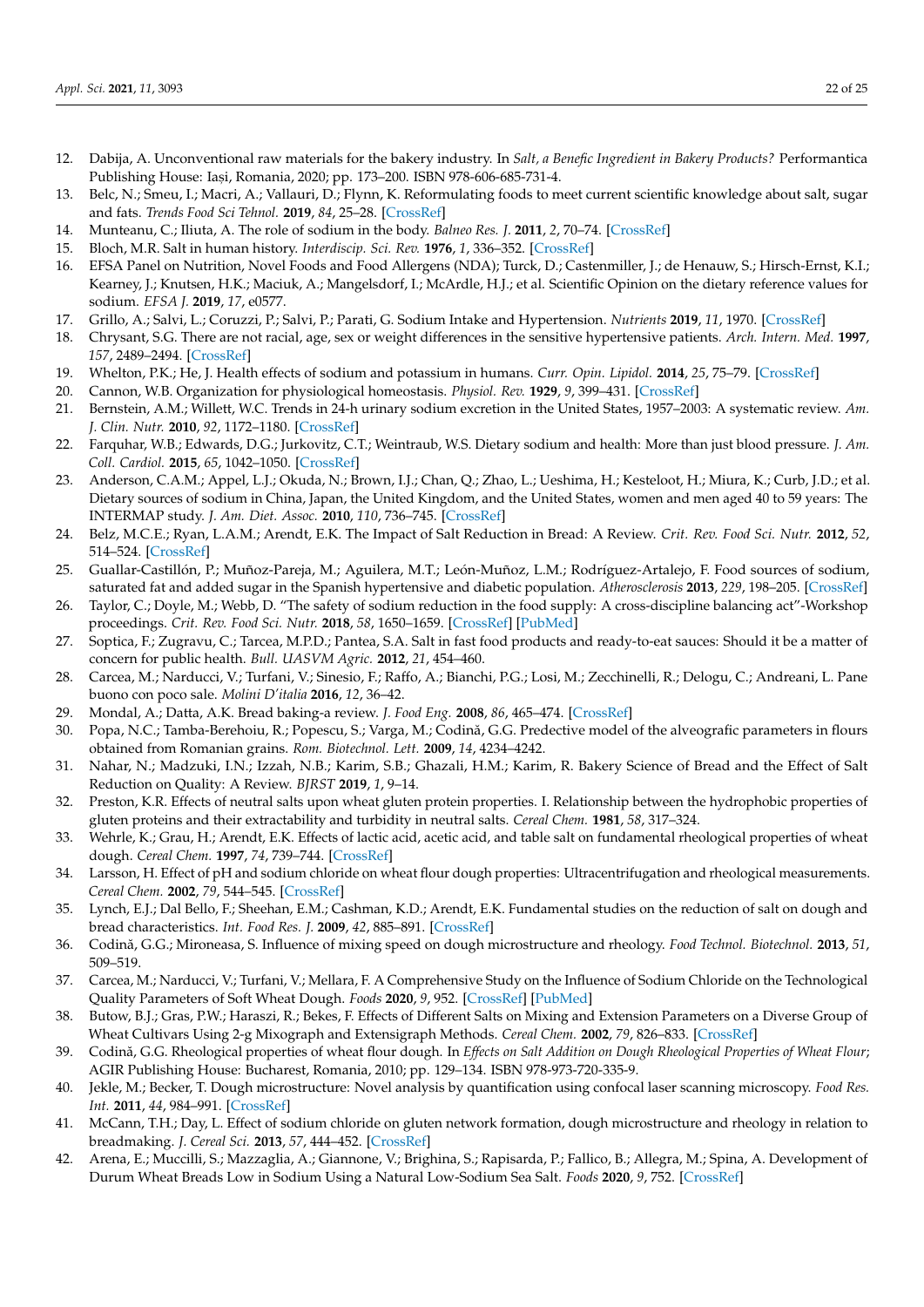- <span id="page-22-0"></span>43. Pasqualone, A.; Caponio, F.; Pagani, M.A.; Summo, V.; Paradiso, M. Effect of salt reduction on quality and acceptability of durum wheat bread. *Food Chem.* **2019**, *15*, 575–581. [\[CrossRef\]](http://doi.org/10.1016/j.foodchem.2019.03.098) [\[PubMed\]](http://www.ncbi.nlm.nih.gov/pubmed/30955651)
- <span id="page-22-1"></span>44. Mironeasa, S.; Codină, G.G.; Mironeasa, C. Optimization of wheat-grape seed composite flour to improve alpha-amylase activity and dough rheological behavior. *Int. J. Food Prop.* **2016**, *19*, 859–872. [\[CrossRef\]](http://doi.org/10.1080/10942912.2015.1045516)
- <span id="page-22-2"></span>45. Bordei, D. Modern technology of bread making. In *Salt*; AGIR Publishing House: Bucharest, Romania, 2005; pp. 60–63. ISBN 973-720-012-8.
- <span id="page-22-3"></span>46. He, H.; Hoseney, R. Changes in bread firmness and moisture during long-term storage. *Cereal Chem.* **1990**, *67*, 603–605.
- <span id="page-22-4"></span>47. Smith, J.P.; Daifas, D.P.; El-Khoury, W.; Koukoutsis, J.; El-Khoury, A. Shelf life and safety concerns of bakery products: A review. *Crit. Rev. Food Sci. Nutr.* **2004**, *44*, 19–55. [\[CrossRef\]](http://doi.org/10.1080/10408690490263774)
- <span id="page-22-5"></span>48. Gray, J.A.; Bemiller, J.N. Bread Staling: Molecular Basis and Control. *Compr. Rev. Food Sci. Food Saf.* **2003**, *2*, 1–21. [\[CrossRef\]](http://doi.org/10.1111/j.1541-4337.2003.tb00011.x)
- <span id="page-22-6"></span>49. Moreau, L.; Lagrange, J.; Bindzus, W.; Hill, S. Influence of sodium chloride on colour, residual volatiles and acrylamide formation in model systems and breakfast cereals. *Int. J. Food Sci. Technol.* **2009**, *44*, 2407–2416. [\[CrossRef\]](http://doi.org/10.1111/j.1365-2621.2009.01922.x)
- <span id="page-22-7"></span>50. Codină, G.G.; Voica, D. The influence of different forms of bakery yeast Saccharomyces cerevisie type strain on the concentration of individual sugars and their utilization during fermentation. *Rom. Biotechnol. Lett.* **2010**, *15*, 5417–5422.
- <span id="page-22-8"></span>51. Girgis, S.; Neal, B.; Prescott, J.; Prendergast, J.; Dumbrell, S.; Turner, C. A one-quarter reduction in the salt content of bread can be made without detection. *Eur. J. Clin. Nutr.* **2003**, *57*, 616–620. [\[CrossRef\]](http://doi.org/10.1038/sj.ejcn.1601583) [\[PubMed\]](http://www.ncbi.nlm.nih.gov/pubmed/12700625)
- <span id="page-22-9"></span>52. Doyle, M.E.; Glass, K.A. Sodium reduction and its effect on food safety, food quality, and human health. *Compr. Rev. Food Sci. Food Saf.* **2010**, *9*, 44–56. [\[CrossRef\]](http://doi.org/10.1111/j.1541-4337.2009.00096.x)
- <span id="page-22-10"></span>53. Pflaum, T.; Konitzer, K.; Hofmann, T.; Koehler, P. Analytical and sensory studies on the release of sodium from wheat bread crumb. *J. Agric. Food Chem.* **2013**, *61*, 6485–6494. [\[CrossRef\]](http://doi.org/10.1021/jf4012906) [\[PubMed\]](http://www.ncbi.nlm.nih.gov/pubmed/23799642)
- <span id="page-22-11"></span>54. Breslin, P.A.S.; Beauchamp, G.K. Suppression of bitterness by sodium variation among bitter taste stimuli. *Chem. Senses* **1995**, *20*, 609–623. [\[CrossRef\]](http://doi.org/10.1093/chemse/20.6.609)
- <span id="page-22-12"></span>55. Costa-Corredor, A.; Serra, X.; Arnau, J.; Gou, P. Reduction of NaCl content in restructured dry-cured hams: Post-resting temperature and drying level effects on physicochemical and sensory parameters. *Int. J. Meat Sci.* **2009**, *83*, 390–397. [\[CrossRef\]](http://doi.org/10.1016/j.meatsci.2009.06.011)
- <span id="page-22-13"></span>56. Paravisini, L.; Sneddon, K.A.; Peterson, D.G. Comparison of the aroma profiles of intermediate wheatgrass and wheat bread crusts. *Molecules* **2019**, *24*, 2484. [\[CrossRef\]](http://doi.org/10.3390/molecules24132484)
- <span id="page-22-14"></span>57. Fanari, F.; Desogus, F.; Scano, E.A.; Carboni, G.; Grosso, M. The Effect of the relative amount of ingredients on the rheological properties of semolina doughs. *Sustainability* **2020**, *12*, 2705. [\[CrossRef\]](http://doi.org/10.3390/su12072705)
- <span id="page-22-15"></span>58. Beck, M.; Jekle, M.; Becker, T. Impact of sodium chloride on wheat flour dough for yeast-leavened products. II. Baking quality parameters and their relationship. *J. Sci. Food Agric.* **2012**, *92*, 299–306. [\[CrossRef\]](http://doi.org/10.1002/jsfa.4575)
- <span id="page-22-16"></span>59. Kenten, C.; Boulay, A.; Rowe, G. Salt. UK consumers' perceptions and consumption patterns. *Appetite* **2013**, *70*, 104–111. [\[CrossRef\]](http://doi.org/10.1016/j.appet.2013.06.095) [\[PubMed\]](http://www.ncbi.nlm.nih.gov/pubmed/23850983)
- <span id="page-22-17"></span>60. Powles, J.; Fahimi, S.; Micha, R.; Khatibzadeh, S.; Shi, P.; Ezzati, M.; Engell, R.E.; Lim, S.S.; Danaei, G.; Mozaffarian, D. Global Burden of Diseases Nutrition and Chronic Diseases Expert Group (NutriCoDE). Global, regional and national sodium intakes in 1990 and 2010: A systematic analysis of 24 h urinary sodium excretion and dietary surveys worldwide. *BMJ Open* **2013**, *23*, e003733. [\[CrossRef\]](http://doi.org/10.1136/bmjopen-2013-003733) [\[PubMed\]](http://www.ncbi.nlm.nih.gov/pubmed/24366578)
- <span id="page-22-18"></span>61. Lopes, M.; Cavaleiro, C.; Ramos, F. Sodium Reduction in Bread: A Role for Glasswort (*Salicornia ramosissima J. Woods*). *Compr. Rev. Food Sci. Food Saf.* **2017**, *16*, 1056–1071. [\[CrossRef\]](http://doi.org/10.1111/1541-4337.12277) [\[PubMed\]](http://www.ncbi.nlm.nih.gov/pubmed/33371619)
- <span id="page-22-19"></span>62. Pravst, I.; Lavriša, Ž.; Kušar, A.; Miklavec, K.; Žmitek, K. Changes in average sodium content of prepacked foods in Slovenia during 2011–2015. *Nutrients* **2017**, *9*, 952. [\[CrossRef\]](http://doi.org/10.3390/nu9090952)
- <span id="page-22-20"></span>63. Dougkas, A.; Vannereux, M.; Giboreau, A. The Impact of Herbs and Spices on Increasing the Appreciation and Intake of Low-Salt Legume-Based Meals. *Nutrients* **2019**, *11*, 2901. [\[CrossRef\]](http://doi.org/10.3390/nu11122901)
- <span id="page-22-21"></span>64. Li, Q.; Cui, Y.; Jin, R.; Lang, H.; Yu, H.; Sun, F.; He, C.; Ma, T.; Li, Y.; Zhou, X.; et al. Enjoyment of spicy flavor enhances central salty-taste perception and reduces salt intake and blood pressure. *Hypertension* **2017**, *70*, 1291–1299. [\[CrossRef\]](http://doi.org/10.1161/HYPERTENSIONAHA.117.09950)
- <span id="page-22-22"></span>65. Saavedra-Garcia, L.; Sosa-Zevallos, V.; Diez-Canseco, F.; Miranda, J.J.; Bernabe-Ortiz, A. Reducing salt in bread: A quasiexperimental feasibility study in a bakery in Lima, Peru. *Public Health Nutr.* **2016**, *19*, 976–982. [\[CrossRef\]](http://doi.org/10.1017/S1368980015001597)
- <span id="page-22-23"></span>66. Van Buren, L.; Dötsch-Klerk, M.; Seewi, G.; Newson, R.S. Dietary Impact of Adding Potassium Chloride to Foods as a Sodium Reduction Technique. *Nutrients* **2016**, *8*, 235. [\[CrossRef\]](http://doi.org/10.3390/nu8040235)
- <span id="page-22-24"></span>67. Tahreem, I.; Allah, R.; Muhammad, S.; Summer, R.; Aamir, S. Salt reduction in baked products: Strategies and constraints. *Trends Food Sci. Technol.* **2016**, *51*, 98–105.
- <span id="page-22-25"></span>68. Charlton, K.; MacGregor, E.; Vorster, N.; Levitt, N.; Steyn, K. Partial replacement of NaCl can be achieved with potassium, magnesium and calcium salts in brown bread. *Int. J. Food Sci. Nutr.* **2007**, *58*, 508–521. [\[CrossRef\]](http://doi.org/10.1080/09637480701331148) [\[PubMed\]](http://www.ncbi.nlm.nih.gov/pubmed/17852502)
- <span id="page-22-26"></span>69. Kaur, H.; Datt, M.; Ekka, M.K.; Mittal, M.; Singh, A.K.; Kumaran, S. Cys-Gly specific dipeptidase Dug1p from S. cerevisiae binds promiscuously to di-, tri-, and tetra-peptides: Peptide-protein interaction, homology modeling, and activity studies reveal a latent promiscuity in substrate recognition. *Biochimie* **2011**, *93*, 175–186. [\[CrossRef\]](http://doi.org/10.1016/j.biochi.2010.09.008) [\[PubMed\]](http://www.ncbi.nlm.nih.gov/pubmed/20868722)
- <span id="page-22-27"></span>70. Salovaara, H. Sensory limitations to replacement of sodium with potassium and magnesium in bread. *Cereal Chem.* **1982**, *59*, 427–430.
- <span id="page-22-28"></span>71. Chen, G.; Hu, R.; Li, Y. Potassium chloride affects gluten microstructures and dough characteristics similarly as sodium chloride. *J. Cereal Sci.* **2018**, *82*, 155–163.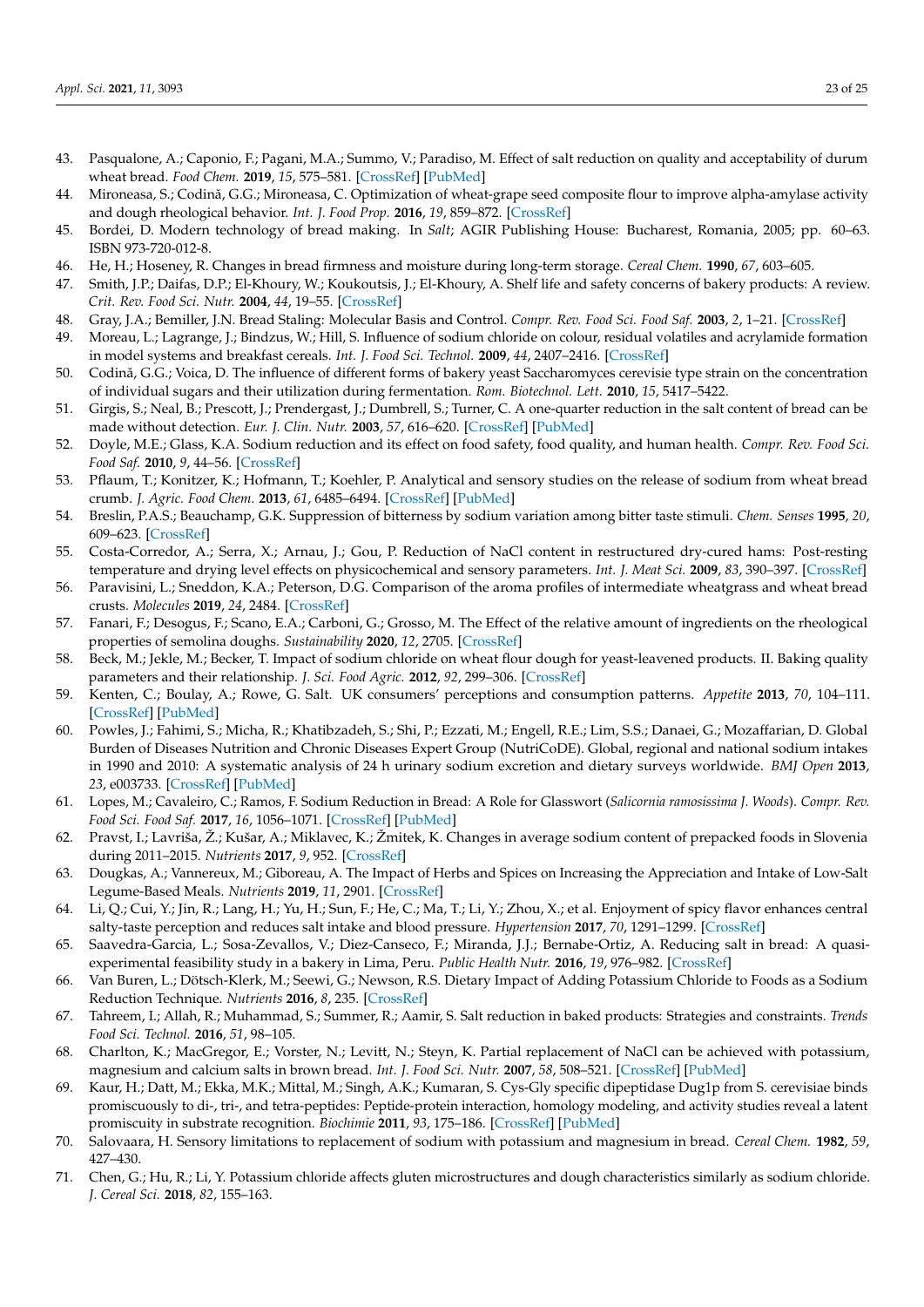- 72. Voinea, A.; Stroe, S.-G.; Codină, G.G. Use of Response Surface Methodology to Investigate the Effects of Sodium Chloride Substitution with Potassium Chloride on Dough's Rheological Properties. *Appl. Sci.* **2020**, *10*, 4039. [\[CrossRef\]](http://doi.org/10.3390/app10114039)
- <span id="page-23-0"></span>73. Reißner, A.M.; Wendt, J.; Zahn, S.; Rohm, H. Sodium-chloride reduction by substitution with potassium, calcium and magnesium salts in wheat bread. *LWT* **2019**, *108*, 153–159. [\[CrossRef\]](http://doi.org/10.1016/j.lwt.2019.03.069)
- <span id="page-23-1"></span>74. Braschi, A.; Gill, L.; Naismith, D.J. Partial substitution of sodium with potassium in white bread: Feasibility and bioavailability. *Int. J. Food Sci. Nutr.* **2009**, *60*, 507–521. [\[CrossRef\]](http://doi.org/10.1080/09637480701782118)
- <span id="page-23-2"></span>75. Simsek, S.; Martinez, M.O. Quality of dough and bread prepared with sea salt or sodium chloride. *J. Food Process Eng.* **2016**, *39*, 44–52. [\[CrossRef\]](http://doi.org/10.1111/jfpe.12197)
- <span id="page-23-3"></span>76. Miller, R.A.; Jeong, J. Sodium reduction in bread using low-sodium sea salt. *Cereal Chem.* **2014**, *91*, 41–44. [\[CrossRef\]](http://doi.org/10.1094/CCHEM-05-13-0089-R)
- <span id="page-23-4"></span>77. Codină, G.G.; Zaharia, D.; Stroe, S.G.; Ropciuc, S. Influence of calcium ions addition from gluconate and lactate salts on refined wheat flour dough rheological properties. *CyTA J. Food* **2018**, *16*, 884–889. [\[CrossRef\]](http://doi.org/10.1080/19476337.2018.1498129)
- <span id="page-23-5"></span>78. Codină, G.G.; Zaharia, D.; Mironeasa, S.; Ropciuc, S. Evaluation of wheat flour dough rheological properties by magnesium lactate salt addition. *Bull. Univ. Agric. Sci. Vet. Med. Food Sci. Tehnol.* **2018**, *75*, 21–26. [\[CrossRef\]](http://doi.org/10.15835/buasvmcn-fst:0019)
- <span id="page-23-6"></span>79. Codină, G.G.; Zaharia, D.; Ropciuc, S.; Dabija, A. Influence of magnesium gluconate salt addition on mixing, pasting and fermentation properties of dough. *EuroBiotech J.* **2017**, *3*, 222–225. [\[CrossRef\]](http://doi.org/10.24190/ISSN2564-615X/2017/03.04)
- <span id="page-23-7"></span>80. Zandstra, E.H.; Lion, R.; Newson, R.S. Salt reduction: Moving from consumer awareness to action. *Food Qual. Prefer* **2016**, *48*, 376–381. [\[CrossRef\]](http://doi.org/10.1016/j.foodqual.2015.03.005)
- 81. El Ati, J.; Doggui, R.; El Ati-Hellal, M. A Successful Pilot Experiment of Salt Reduction in Tunisian Bread: 35% Gradual Decrease of Salt Content without Detection by Consumers. *Int. J. Environ. Res. Public Health* **2021**, *18*, 1590. [\[CrossRef\]](http://doi.org/10.3390/ijerph18041590)
- <span id="page-23-8"></span>82. Diler, G.; Le-Bail, A.; Chevalier, S. Salt reduction in sheeted dough: A successful technological approach. *Food Res. Int.* **2016**, *88*, 10–15. [\[CrossRef\]](http://doi.org/10.1016/j.foodres.2016.03.013) [\[PubMed\]](http://www.ncbi.nlm.nih.gov/pubmed/28847388)
- <span id="page-23-9"></span>83. Noort, M.W.J.; Bult, J.H.F.; Stieger, M.; Hamer, R.J. Saltiness enhancement in bread by inhomogeneous spatial distribution of sodium chloride. *J. Cereal Sci.* **2010**, *55*, 378–386. [\[CrossRef\]](http://doi.org/10.1016/j.jcs.2010.06.018)
- 84. Konitzer, K.; Pflaum, T.; Oliveira, P.; Arendt, E.; Koehler, P.; Hofmann, T. Kinetics of sodium release from wheat bread crumb as affected by sodium distribution. *J. Agric. Food Chem.* **2013**, *61*, 10659–10669. [\[CrossRef\]](http://doi.org/10.1021/jf404458v) [\[PubMed\]](http://www.ncbi.nlm.nih.gov/pubmed/24134823)
- 85. Guilloux, M.; Prost, C.; Courcoux, P.; Le Bail, A.; Lethuaut, L. How Inhomogeneous salt distribution can affect the sensory properties of salt-reduced multi-component food: Contribution of a mixture experimental design approach applied to pizza. *J. Sens. Stud.* **2015**, *30*, 484–498. [\[CrossRef\]](http://doi.org/10.1111/joss.12182)
- <span id="page-23-10"></span>86. Stieger, M.A.; van de Velde, F. Microstructure, texture and oral processing: New ways to reduce sugar and salt in foods. *Curr. Opin. Colloid Interface Sci.* **2013**, *18*, 334–348. [\[CrossRef\]](http://doi.org/10.1016/j.cocis.2013.04.007)
- <span id="page-23-11"></span>87. Noort, M.W.J.; Bult, J.H.F.; Stieger, M. Saltiness enhancement by taste contrast in bread prepared with encapsulated salt. *J. Cereal Sci.* **2012**, *55*, 218–225. [\[CrossRef\]](http://doi.org/10.1016/j.jcs.2011.11.012)
- <span id="page-23-12"></span>88. Ponzo, V.; Pellegrini, M.; Costelli, P.; Vázquez-Araújo, L.; Gayoso, L.; D'Eusebio, C.; Ghigo, E.; Bo, S. Strategies for reducing salt and sugar intakes in individuals at increased cardiometabolic risk. *Nutrients* **2021**, *13*, 279. [\[CrossRef\]](http://doi.org/10.3390/nu13010279)
- <span id="page-23-13"></span>89. Voinea, A.; Stroe, S.-G.; Codină, G.G. The Effect of Sea Salt, Dry Sourdough and Fermented Sugar as Sodium Chloride Replacers on Rheological Behavior of Wheat Flour Dough. *Foods* **2020**, *9*, 1465. [\[CrossRef\]](http://doi.org/10.3390/foods9101465)
- <span id="page-23-14"></span>90. Voinea, A.; Stroe, S.-G.; Codină, G.G. The Effect of Sodium Reduction by Sea Salt and Dry Sourdough Addition on the Wheat Flour Dough Rheological Properties. *Foods* **2020**, *9*, 610. [\[CrossRef\]](http://doi.org/10.3390/foods9050610)
- <span id="page-23-15"></span>91. Anderson, C.A.; Cobb, L.K.; Miller, E.R.; Woodward, M.; Hottenstein, A.; Chang, A.R.; Mongraw-Chaffin, M.; White, K.; Charleston, J.; Tanaka, T.; et al. Effects of a behavioral intervention that emphasizes spices and herbs on adherence to recommended sodium intake: Results of the SPICE randomized clinical trial. *Am. J. Clin. Nutr.* **2015**, *102*, 671–679. [\[CrossRef\]](http://doi.org/10.3945/ajcn.114.100750)
- 92. Wang, C.; Lee, Y.; Lee, S.-Y. Consumer acceptance of model soup system with varying levels of herbs and salt. *J. Food Sci.* **2014**, *79*, S2098–S2106. [\[CrossRef\]](http://doi.org/10.1111/1750-3841.12637)
- 93. Bo, S.; Fadda, M.; Fedele, D.; Pellegrini, M.; Ghigo, E.; Pellegrini, N. A critical review on the role of food and nutrition in the energy balance. *Nutrients* **2020**, *12*, 1161. [\[CrossRef\]](http://doi.org/10.3390/nu12041161)
- <span id="page-23-16"></span>94. Bhattacharya, S. "Taste modification"—A new strategy for reduction of salt intake among Indian population. *Epidemiol. Int.* **2017**, *1*, 10–14.
- <span id="page-23-17"></span>95. Crucean, D.; Debucquet, G.; Rannou, C.; le-Bail, A. Vitamin B4 as a salt substitute in bread: A challenging and successful new strategy. Sensory perception and acceptability by French consumers. *Appetite* **2019**, *134*, 17–25. [\[CrossRef\]](http://doi.org/10.1016/j.appet.2018.12.020) [\[PubMed\]](http://www.ncbi.nlm.nih.gov/pubmed/30576725)
- <span id="page-23-18"></span>96. Locke, K.W.; Fielding, S. Enhancement of salt intake by choline chloride. *Physiol. Behav.* **1994**, *55*, 1039–1046. [\[CrossRef\]](http://doi.org/10.1016/0031-9384(94)90385-9)
- <span id="page-23-19"></span>97. Oliveira-Maia, A.J.; Roberts, C.D.; Simon, S.A.; Nicolelis, M.A.L. Gustatory and reward brain circuits in the control of food intake. In *Advances and Technical Standards in Neurosurgery*; Pickard, J.D., Akalan, N., Benes, V., Jr., Rocco, C.D., Dolenc, V.V., Antunes, J.L., Schramm, J., Sindou, M., Eds.; Springer: Vienna, Austria, 2011; Volume 36, pp. 31–59.
- <span id="page-23-20"></span>98. Barbarisi, C.; De Vito, V.; Pellicano, M.P.; Boscaino, F.; Balsomo, S.; Laurino, C.; Sorrentino, G.; Volpe, M.G. Bread chemical and nutritional characteristics as influenced by food grade sea water. *Int. J. Food Prop.* **2019**, *22*, 280–289. [\[CrossRef\]](http://doi.org/10.1080/10942912.2019.1579837)
- <span id="page-23-21"></span>99. Tuhumury, H.C.D.; Small, D.M.; Day, L. Effects of Hofmeister salt series on gluten network formation: Part, I. Cation series. *Food Chem.* **2016**, *212*, 789–797. [\[CrossRef\]](http://doi.org/10.1016/j.foodchem.2016.05.182)
- <span id="page-23-22"></span>100. Beto, J.A. The role of calcium in human aging. *Clin. Nutr. Res.* **2015**, *4*, 1–8. [\[CrossRef\]](http://doi.org/10.7762/cnr.2015.4.1.1) [\[PubMed\]](http://www.ncbi.nlm.nih.gov/pubmed/25713787)